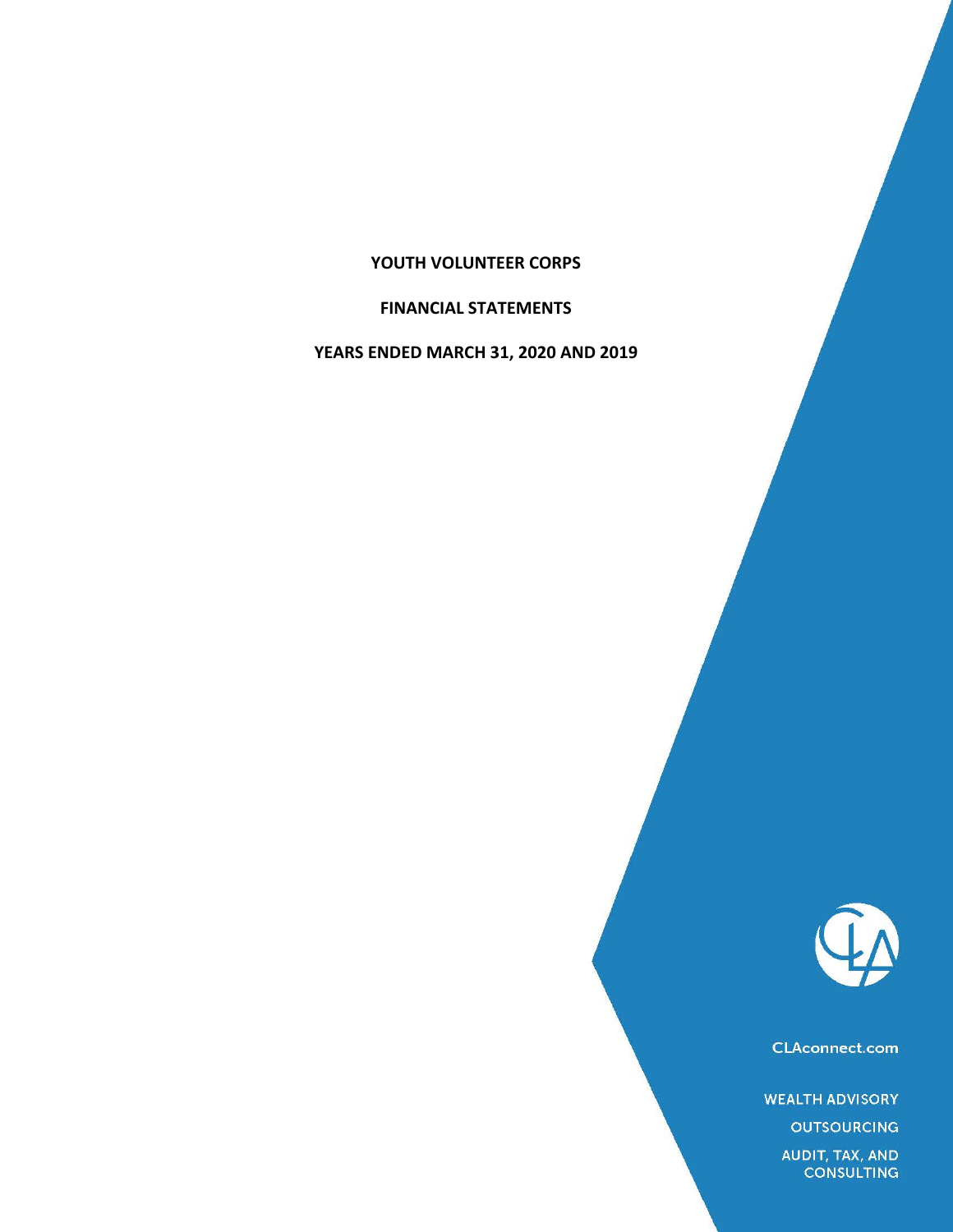# YOUTH VOLUNTEER CORPS TABLE OF CONTENTS YEARS ENDED MARCH 31, 2020 AND 2019

| <b>INDEPENDENT AUDITORS' REPORT</b>                |   |
|----------------------------------------------------|---|
| <b>FINANCIAL STATEMENTS</b>                        |   |
| <b>STATEMENTS OF FINANCIAL POSITION</b>            | 3 |
| STATEMENTS OF ACTIVITIES AND CHANGES IN NET ASSETS | 4 |
| <b>STATEMENTS OF FUNCTIONAL EXPENSES</b>           | 5 |
| <b>STATEMENTS OF CASH FLOWS</b>                    | 7 |
| <b>NOTES TO FINANCIAL STATEMENTS</b>               | 8 |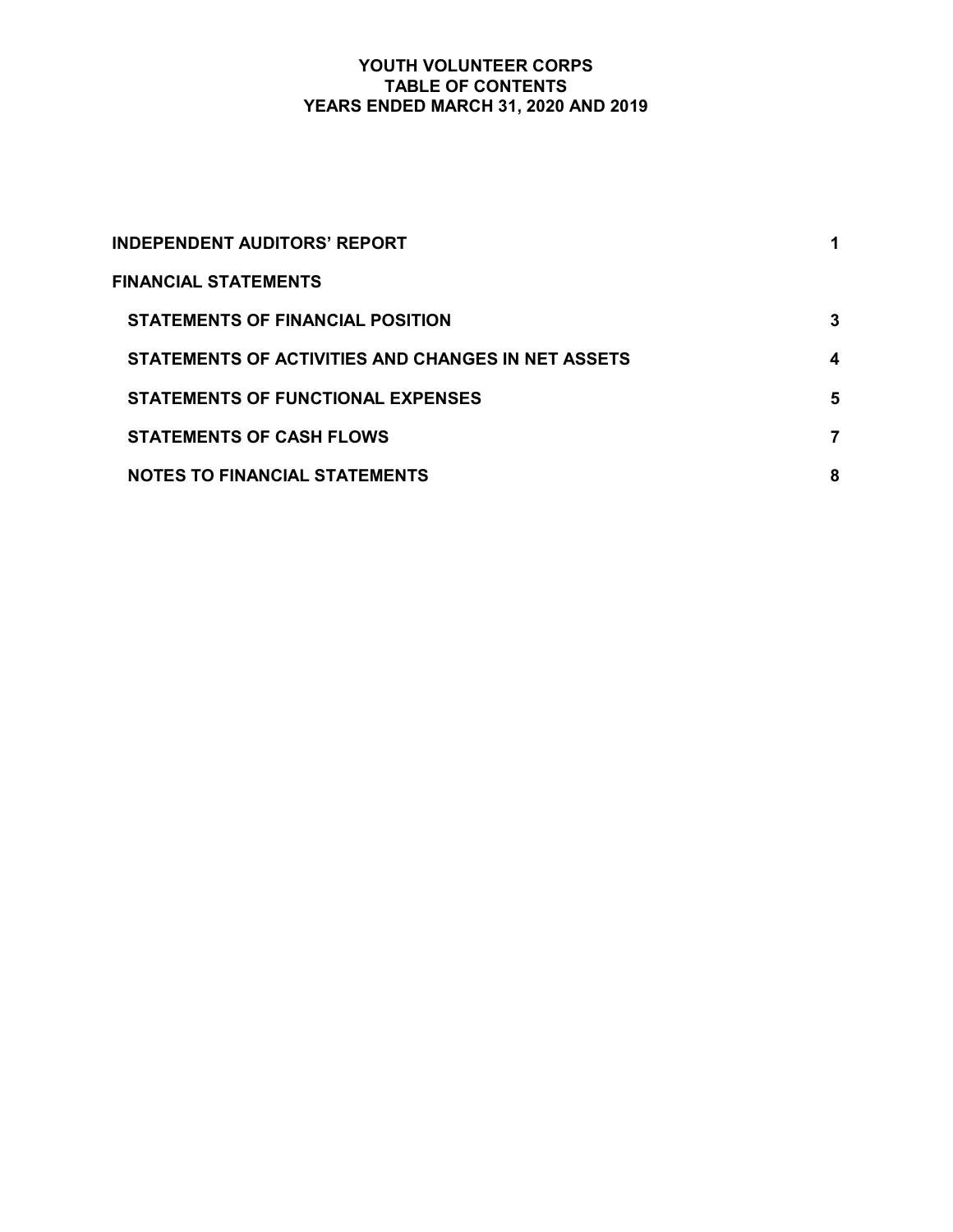

CliftonLarsonAllen LLP CLAconnect.com

# INDEPENDENT AUDITORS' REPORT

Board of Directors Youth Volunteer Corps Kansas City, Missouri

We have audited the accompanying financial statements of Youth Volunteer Corps (a nonprofit organization) (the Organization), which comprises the statements of financial position as of March 31, 2020 and 2019, and the related statements of activities and changes in net assets, functional expenses, and cash flows for the years then ended, and the related notes to the financial statements.

# Management's Responsibility for the Financial Statements

Management is responsible for the preparation and fair presentation of these financial statements in accordance with accounting principles generally accepted in the United States of America; this includes the design, implementation, and maintenance of internal control relevant to the preparation and fair presentation of financial statements that are free from material misstatement, whether due to fraud or error.

# Auditors' Responsibility

Our responsibility is to express an opinion on these financial statements based on our audits. We conducted our audits in accordance with auditing standards generally accepted in the United States of America. Those standards require that we plan and perform the audit to obtain reasonable assurance about whether the financial statements are free from material misstatement.

An audit involves performing procedures to obtain audit evidence about the amounts and disclosures in the financial statements. The procedures selected depend on the auditors' judgment, including the assessment of the risks of material misstatement of the financial statements, whether due to fraud or error. In making those risk assessments, the auditor considers internal control relevant to the Organization's preparation and fair presentation of the financial statements in order to design audit procedures that are appropriate in the circumstances, but not for the purpose of expressing an opinion on the effectiveness of the Organization's internal control. Accordingly, we express no such opinion. An audit also includes evaluating the appropriateness of accounting policies used and the reasonableness of significant accounting estimates made by management, as well as evaluating the overall presentation of the financial statements.

We believe that the audit evidence we have obtained is sufficient and appropriate to provide a basis for our audit opinion.

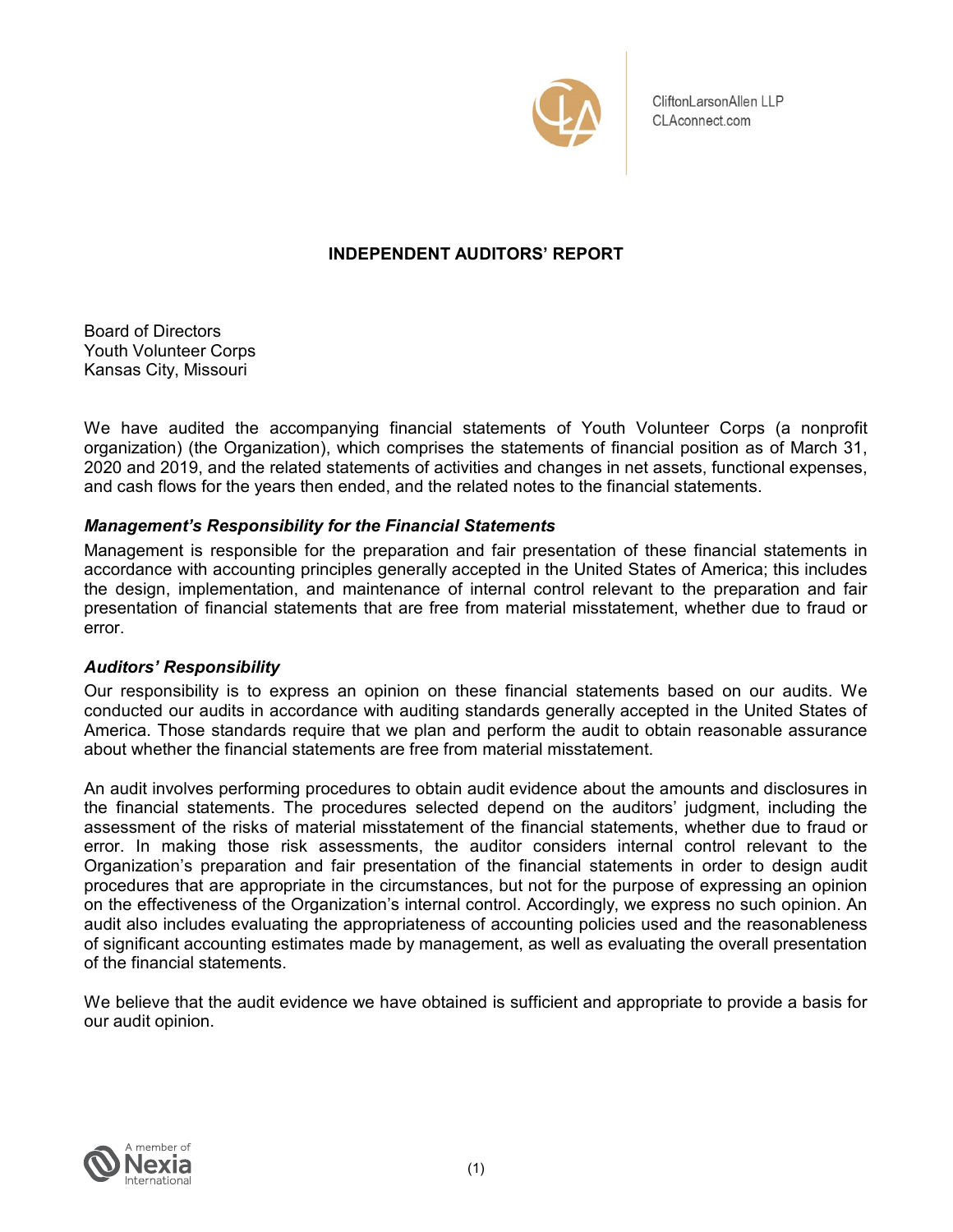# **Opinion**

In our opinion, the financial statements referred to above present fairly, in all material respects, the financial position of Youth Volunteer Corps as of March 31, 2020 and 2019 and the changes in its net assets and its cash flows for the years then ended in accordance with accounting principles generally accepted in the United States of America.

# Emphasis of Matter

As discussed in Note 1 to the financial statements, in 2019 the Organization adopted Accounting Standards Update (ASU) No. 2014-09, Revenue from Contracts with Customers (Topic 606) and ASU No. 2018-08, Clarifying the Scope and the Accounting Guidance for Contributions Received and Contributions Made. Our opinion is not modified with respect to this matter.

Viifton Larson Allen LLP

CliftonLarsonAllen LLP

Overland Park, Kansas August 24, 2020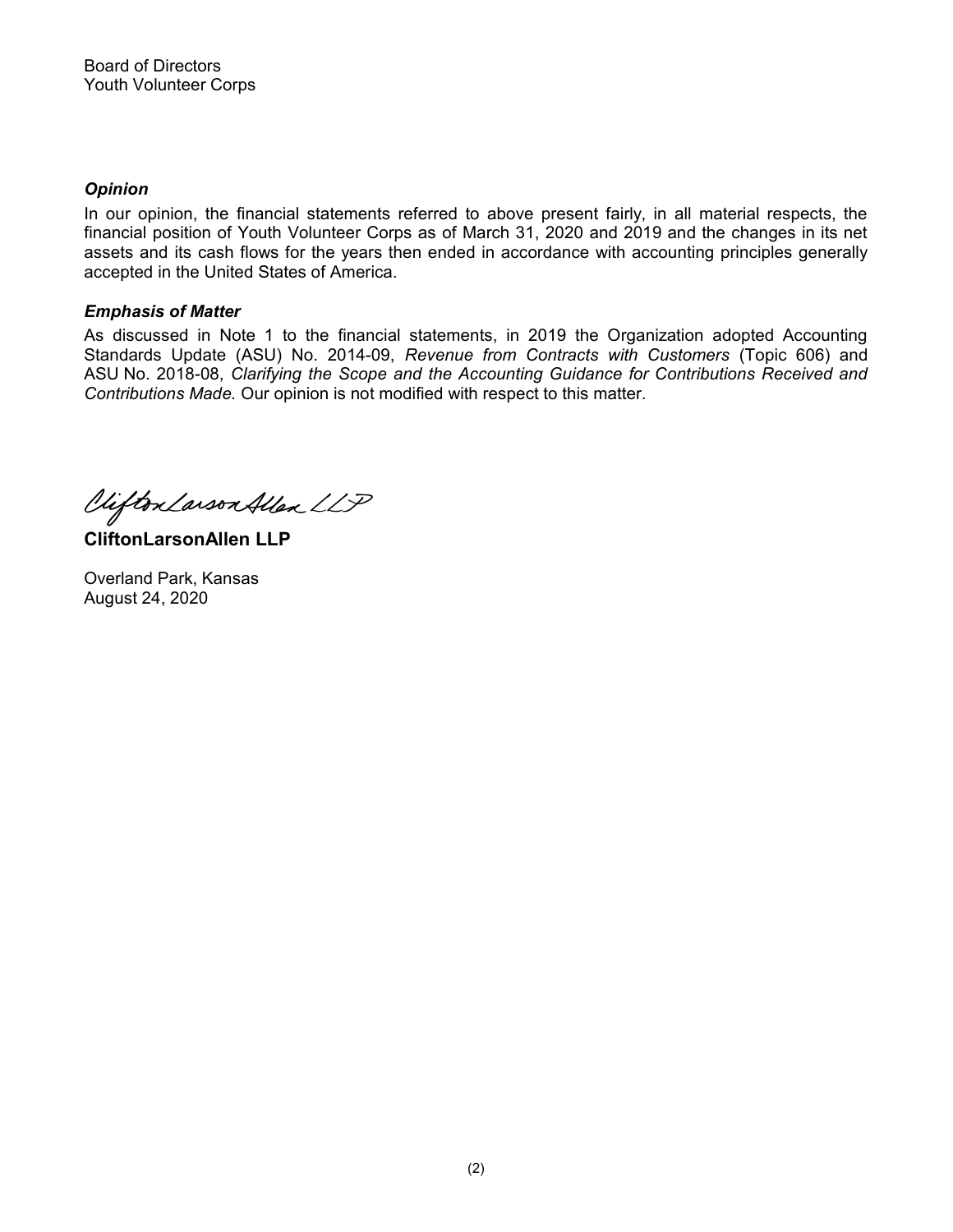# YOUTH VOLUNTEER CORPS STATEMENTS OF FINANCIAL POSITION MARCH 31, 2020 AND 2019

|                                                 | 2020           | 2019            |
|-------------------------------------------------|----------------|-----------------|
| <b>ASSETS</b>                                   |                |                 |
| <b>CURRENT ASSETS</b>                           |                |                 |
| Cash and Cash Equivalents                       | \$<br>636,204  | \$<br>439,572   |
| Investments, at Fair Value                      | 230,210        | 285,884         |
| Accounts Receivable:                            |                |                 |
| Grants                                          | 33,258         | 205,707         |
| Pledges                                         | 1,842          |                 |
| In-Kind Pledges, Net                            | 17,754         | 22,059          |
| <b>Affiliate Sites</b>                          |                | 6,717           |
| Interest                                        | 246            | 240             |
| <b>Prepaid Expenses</b>                         | 6,385          | 885             |
| <b>Total Current Assets</b>                     | 925,899        | 961,064         |
| PROPERTY AND EQUIPMENT                          |                |                 |
| Leasehold Improvements                          | 4,450          | 4,450           |
| <b>Fixtures and Equipment</b>                   | 46,398         | 48,398          |
| Vehicles                                        | 16,349         |                 |
| Software and Websites                           | 83,389         | 80,537          |
| <b>Total Property and Equipment</b>             | 150,586        | 133,385         |
| Less: Accumulated Depreciation                  | 94,566         | 73,564          |
| Net Property and Equipment                      | 56,020         | 59,821          |
| <b>OTHER ASSETS</b>                             |                |                 |
| Grants Receivable, Net of Current Portion       |                | 25,000          |
| <b>Trademarks</b>                               | 6,208          | 6,208           |
| <b>Security Deposit</b>                         |                | 2,083           |
| <b>Total Other Assets</b>                       | 2,083<br>8,291 | 33,291          |
|                                                 |                |                 |
| <b>Total Assets</b>                             | 990,210        | \$<br>1,054,176 |
| <b>LIABILITIES AND NET ASSETS</b>               |                |                 |
| <b>CURRENT LIABILITIES</b>                      |                |                 |
| <b>Accounts Payable</b>                         | \$<br>26,560   | \$<br>7,849     |
| <b>Accrued Liabilities</b>                      | 21,756         | 15,517          |
| <b>Grants Payable</b>                           | 19,540         | 66,865          |
| <b>Total Current Liabilities</b>                | 67,856         | 90,231          |
| <b>NET ASSETS</b>                               |                |                 |
| <b>Without Donor Restrictions:</b>              |                |                 |
| Undesignated                                    | 463,509        | 478,587         |
| Board-Designated                                | 6,521          | 2,000           |
| <b>Total Without Donor Restrictions:</b>        | 470,030        | 480,587         |
|                                                 |                |                 |
| <b>With Donor Restrictions</b>                  | 452,324        | 483,358         |
| <b>Total Net Assets</b>                         | 922,354        | 963,945         |
| <b>Total Liabilities and Net Assets</b>         | 990,210        | \$<br>1,054,176 |
|                                                 |                |                 |
|                                                 |                |                 |
|                                                 |                |                 |
| See accompanying Notes to Financial Statements. |                |                 |
|                                                 |                |                 |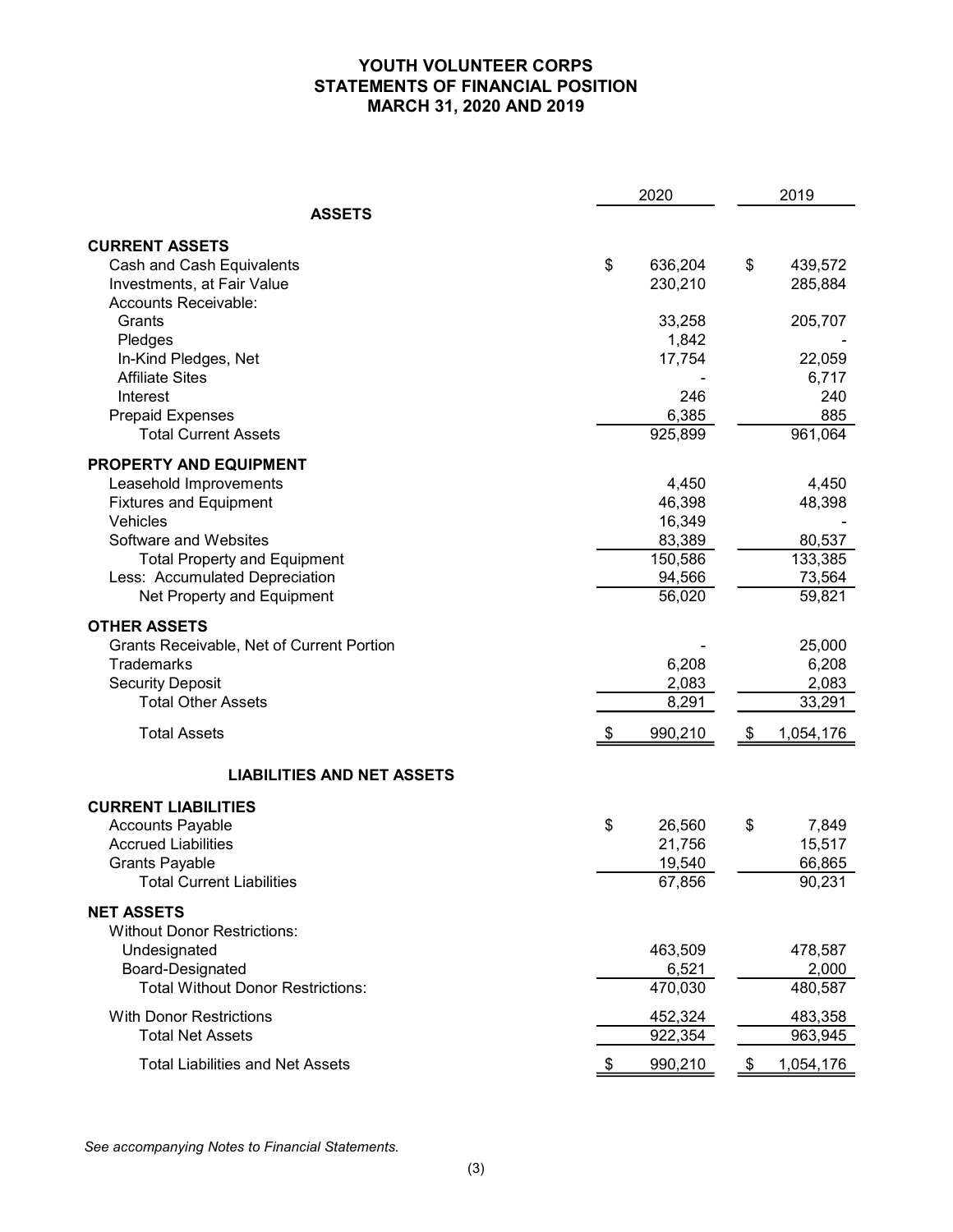# YOUTH VOLUNTEER CORPS STATEMENTS OF ACTIVITIES AND CHANGES IN NET ASSETS YEARS ENDED MARCH 31, 2020 AND 2019

|                                          |                      | 2020              |               |                      | 2019              |               |
|------------------------------------------|----------------------|-------------------|---------------|----------------------|-------------------|---------------|
|                                          | <b>Without Donor</b> | <b>With Donor</b> |               | <b>Without Donor</b> | <b>With Donor</b> |               |
|                                          | Restrictions         | Restrictions      | Total         | Restrictions         | Restrictions      | Total         |
| <b>REVENUE</b>                           |                      |                   |               |                      |                   |               |
| Contributions:                           |                      |                   |               |                      |                   |               |
| Individuals                              | 146,643<br>\$        | \$<br>36,336      | 182,979<br>\$ | 153,337<br>\$        | 29,253<br>\$      | 182,590<br>\$ |
| Corporations                             | 27,315               | 113,526           | 140,841       | 45,523               | 31,309            | 76,832        |
| Foundations                              | 15,700               | 601,792           | 617,492       | 20,816               | 534,797           | 555,613       |
| <b>Total Contributions</b>               | 189,658              | 751,654           | 941,312       | 219,676              | 595,359           | 815,035       |
| Grants                                   |                      | 33,536            | 33,536        |                      | 46,576            | 46,576        |
| <b>Affiliate Sites</b>                   | 65,675               | 7,400             | 73,075        | 64,485               | 8,000             | 72,485        |
| Investment Income (Loss)                 | (8,796)              |                   | (8,796)       | 29,400               |                   | 29,400        |
| <b>Other Revenue</b>                     |                      |                   |               | 3,045                |                   | 3,045         |
| Net Assets Released From Restriction:    |                      |                   |               |                      |                   |               |
| Satisfaction of Purpose Restrictions     | 800,906              | (800, 906)        |               | 778,623              | (778, 623)        |               |
| <b>Satisfaction of Time Restrictions</b> | 22,718               | (22, 718)         |               | 19,270               | (19, 270)         |               |
| <b>Total Revenue</b>                     | 1,070,161            | (31, 034)         | 1,039,127     | 1,114,499            | (147, 958)        | 966,541       |
| <b>EXPENSES</b>                          |                      |                   |               |                      |                   |               |
| Program Services                         | 876,405              |                   | 876,405       | 876,889              |                   | 876,889       |
| Management and General                   | 64,519               |                   | 64,519        | 59,168               |                   | 59,168        |
| Fundraising                              | 139,794              |                   | 139,794       | 132,707              |                   | 132,707       |
| <b>Total Expenses</b>                    | ,080,718             |                   | 1,080,718     | 1,068,764            | $\sim$            | 1,068,764     |
| <b>CHANGE IN NET ASSETS</b>              | (10, 557)            | (31, 034)         | (41, 591)     | 45,735               | (147, 958)        | (102, 223)    |
| Net Assets - Beginning Of Year           | 480,587              | 483,358           | 963,945       | 434,852              | 631,316           | 1,066,168     |
| <b>NET ASSETS - END OF YEAR</b>          | 470,030<br>- \$      | 452,324<br>S.     | 922,354<br>S. | 480,587              | 483,358<br>S.     | 963,945<br>S. |

#### See accompanying Notes to Financial Statements.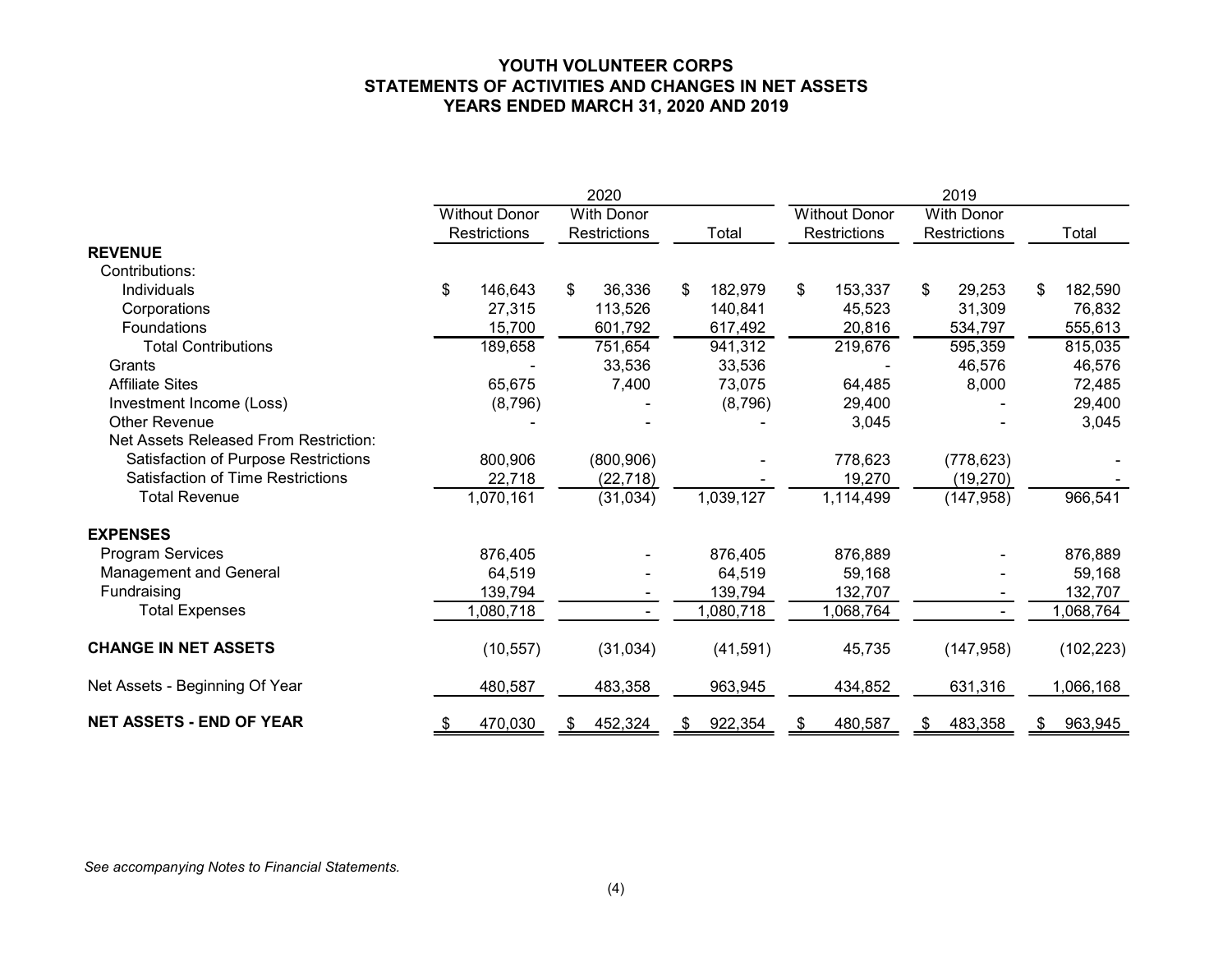# YOUTH VOLUNTEER CORPS STATEMENT OF FUNCTIONAL EXPENSES YEAR ENDED MARCH 31, 2020

|                                           | Program Services         |           | <b>Support Activities</b> |               |               |     |                    |
|-------------------------------------------|--------------------------|-----------|---------------------------|---------------|---------------|-----|--------------------|
|                                           | Affiliate<br>Development |           | Management<br>and General |               | Fundraising   |     | Total<br>Expenses  |
|                                           |                          |           |                           |               |               |     |                    |
| <b>Salaries and Benefits</b>              | \$<br>524,482<br>194,240 | \$        | 36,176<br>27              | \$            | 109,778<br>78 | \$  | 670,436<br>194,345 |
| Affiliate Support and Programming<br>Rent | 85,366                   |           | 7,168                     |               | 15,783        |     | 108,317            |
| Travel                                    | 15,982                   |           | 185                       |               | 528           |     | 16,695             |
| Professional and Consulting               | $\overline{\phantom{a}}$ |           | 17,919                    |               | 3,547         |     | 21,466             |
| Depreciation                              | 19,695                   |           | 1,132                     |               | 3,573         |     | 24,400             |
| Insurance                                 | 4,247                    |           | 295                       |               | 840           |     | 5,382              |
| Information Technology                    | 12,521                   |           | 802                       |               | 2,761         |     | 16,084             |
| Printing and Production                   | 4,909                    |           | $\overline{\phantom{a}}$  |               | 788           |     | 5,697              |
| Telephone and Communication               | 4,154                    |           | 86                        |               | 87            |     | 4,327              |
| <b>Office Supplies</b>                    | 3,485                    |           | 263                       |               | 580           |     | 4,328              |
| Training and Staff Development            | 4,514                    |           | 209                       |               | 937           |     | 5,660              |
| Miscellaneous                             | 2,810                    |           | 257                       |               | 514           |     | 3,581              |
|                                           | 876,405                  | <u>\$</u> | 64,519                    | $\frac{1}{2}$ | 139,794       | -\$ | 1,080,718          |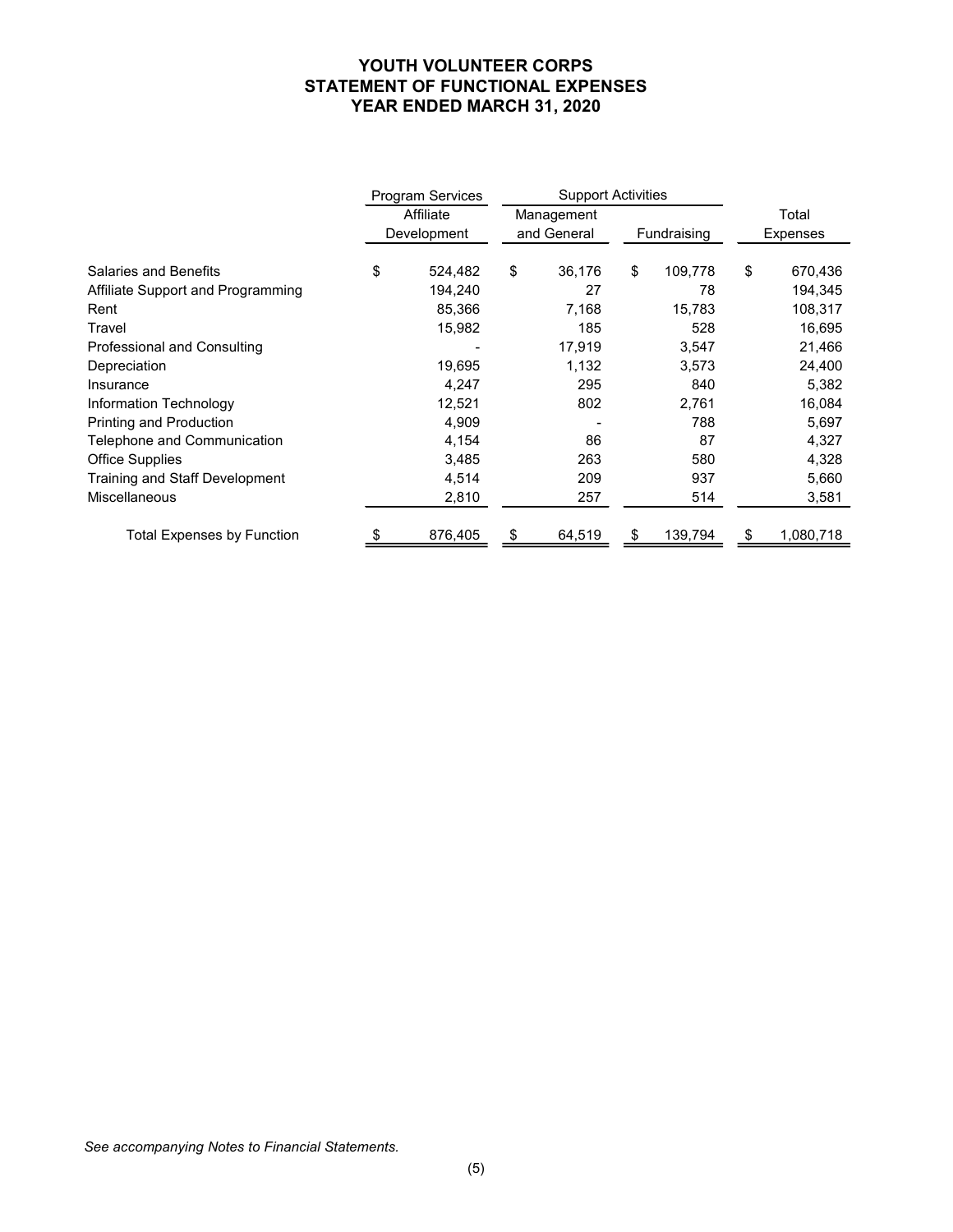# YOUTH VOLUNTEER CORPS STATEMENT OF FUNCTIONAL EXPENSES YEAR ENDED MARCH 31, 2019

|                                   | Program Services         |      | <b>Support Activities</b> |               |             |     |           |
|-----------------------------------|--------------------------|------|---------------------------|---------------|-------------|-----|-----------|
|                                   | Affiliate                |      | Management                |               |             |     | Total     |
|                                   | Development              |      | and General               |               | Fundraising |     | Expenses  |
| <b>Salaries and Benefits</b>      | \$<br>383,761            | \$   | 35,999                    | \$            | 97,604      | \$  | 517,364   |
| Affiliate Support and Programming | 359,059                  |      | 122                       |               | 340         |     | 359,521   |
| Rent                              | 68,255                   |      | 6,376                     |               | 17,688      |     | 92,319    |
| Travel                            | 10,804                   |      | 400                       |               | 1,110       |     | 12,314    |
| Professional and Consulting       | $\overline{\phantom{a}}$ |      | 13,540                    |               | 5,644       |     | 19,184    |
| Depreciation                      | 13,258                   |      | 471                       |               | 1,308       |     | 15,037    |
| Insurance                         | 2,500                    |      | 233                       |               | 648         |     | 3,381     |
| Information Technology            | 12,515                   |      | 892                       |               | 2,632       |     | 16,039    |
| Printing and Production           | 8,560                    |      | $\blacksquare$            |               | 2,735       |     | 11,295    |
| Telephone and Communication       | 4,923                    |      | 157                       |               | 157         |     | 5,237     |
| <b>Office Supplies</b>            | 7,401                    |      | 659                       |               | 1,827       |     | 9,887     |
| Training and Staff Development    | 4,414                    |      | 293                       |               | 688         |     | 5,395     |
| Miscellaneous                     | 1,439                    |      | 26                        |               | 326         |     | 1,791     |
|                                   | 876,889                  | - \$ | 59,168                    | $\frac{1}{2}$ | 132,707     | -\$ | 1,068,764 |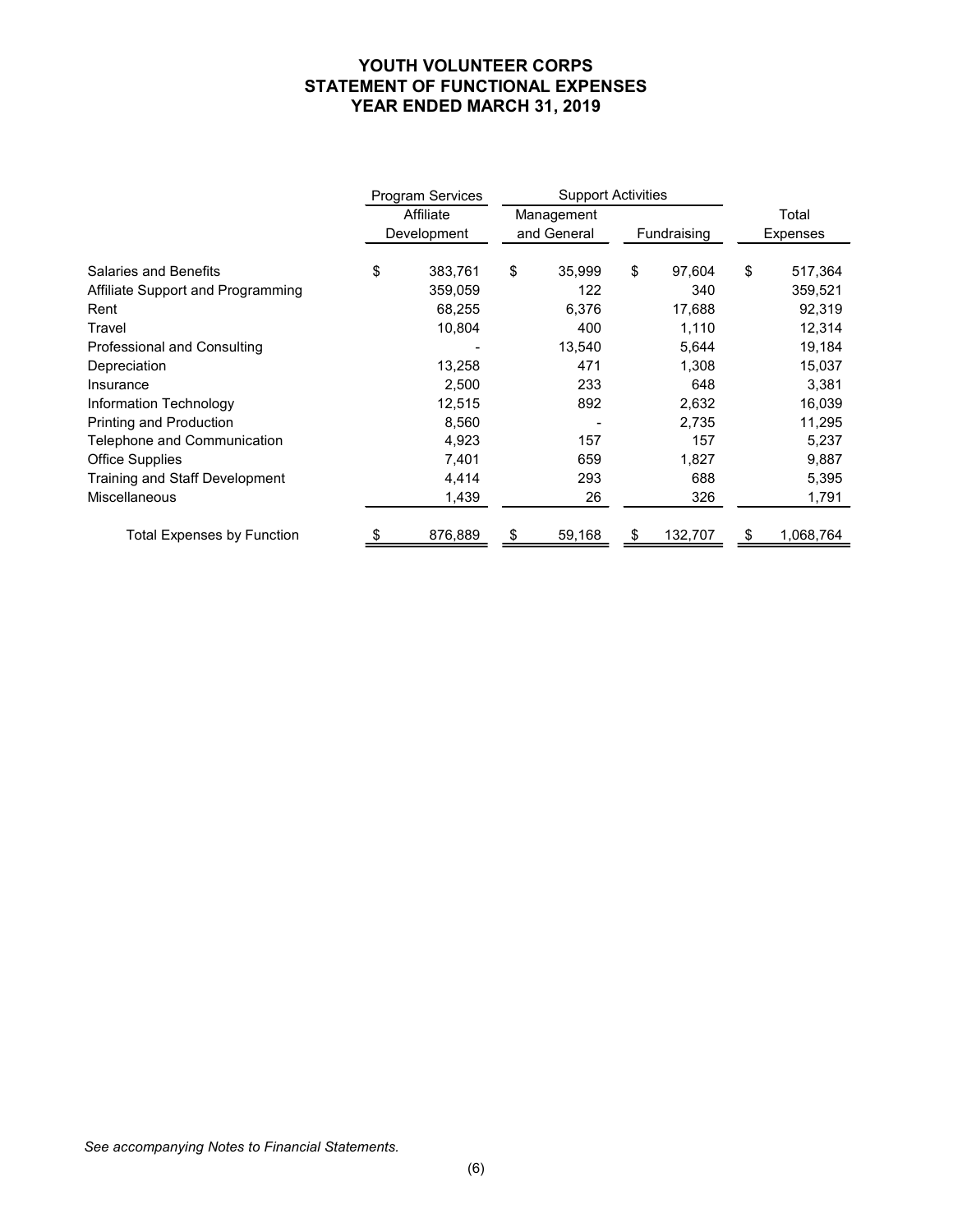# YOUTH VOLUNTEER CORPS STATEMENTS OF CASH FLOWS YEARS ENDED MARCH 31, 2020 AND 2019

|                                                                                                                               | YOUTH VOLUNTEER CORPS<br><b>STATEMENTS OF CASH FLOWS</b><br>YEARS ENDED MARCH 31, 2020 AND 2019 |           |    |            |
|-------------------------------------------------------------------------------------------------------------------------------|-------------------------------------------------------------------------------------------------|-----------|----|------------|
|                                                                                                                               |                                                                                                 | 2020      |    | 2019       |
| <b>CASH FLOWS FROM OPERATING ACTIVITIES</b>                                                                                   |                                                                                                 |           |    |            |
| Change in Net Assets<br>Adjustments to Reconcile Change in Net Assets to Net Cash<br>Provided (Used) by Operating Activities: | \$                                                                                              | (41, 591) | \$ | (102, 223) |
| Realized and Unrealized Gains (Losses) on Investments, Net                                                                    |                                                                                                 | 16,335    |    | (21, 776)  |
| Donated Office Space                                                                                                          |                                                                                                 | 4,305     |    | (2,789)    |
| Depreciation                                                                                                                  |                                                                                                 | 24,400    |    | 15,037     |
| Effects of Changes in Operating Assets and Liabilities:                                                                       |                                                                                                 |           |    |            |
| <b>Grants Receivable</b>                                                                                                      |                                                                                                 | 197,449   |    | (230, 707) |
| Pledges Receivable                                                                                                            |                                                                                                 | (1,842)   |    | 250        |
| Affiliate Sites Receivable                                                                                                    |                                                                                                 | 6,717     |    | (6, 717)   |
| <b>Interest Receivable</b>                                                                                                    |                                                                                                 | (6)       |    | (150)      |
| <b>Prepaid Expenses</b>                                                                                                       |                                                                                                 | (5,500)   |    | 2,616      |
| <b>Accounts Payable</b>                                                                                                       |                                                                                                 | 18,711    |    | 2,162      |
| <b>Accrued Liabilities</b>                                                                                                    |                                                                                                 | 6,239     |    | (7,056)    |
| <b>Grants Payable</b>                                                                                                         |                                                                                                 | (47, 325) |    | 66,865     |
| Net Cash Provided (Used) by Operating Activities                                                                              |                                                                                                 | 177,892   |    | (284, 488) |
| <b>CASH FLOWS FROM INVESTING ACTIVITIES</b>                                                                                   |                                                                                                 |           |    |            |
| Purchases of Property and Equipment                                                                                           |                                                                                                 | (20, 599) |    | (39, 159)  |
| <b>Purchases of Investment Securities</b>                                                                                     |                                                                                                 | (10,661)  |    | (6, 232)   |
| Proceeds from Sale of Investment Securities                                                                                   |                                                                                                 | 50,000    |    | 50,221     |
| Net Cash Provided by Investing Activities                                                                                     |                                                                                                 | 18,740    |    | 4,830      |
| NET INCREASE (DECREASE) IN CASH AND CASH EQUIVALENTS                                                                          |                                                                                                 | 196,632   |    | (279, 658) |
| Cash and Cash Equivalents - Beginning of Year                                                                                 |                                                                                                 | 439,572   |    | 719,230    |
| CASH AND CASH EQUIVALENTS - END OF YEAR                                                                                       |                                                                                                 | 636,204   | P. | 439,572    |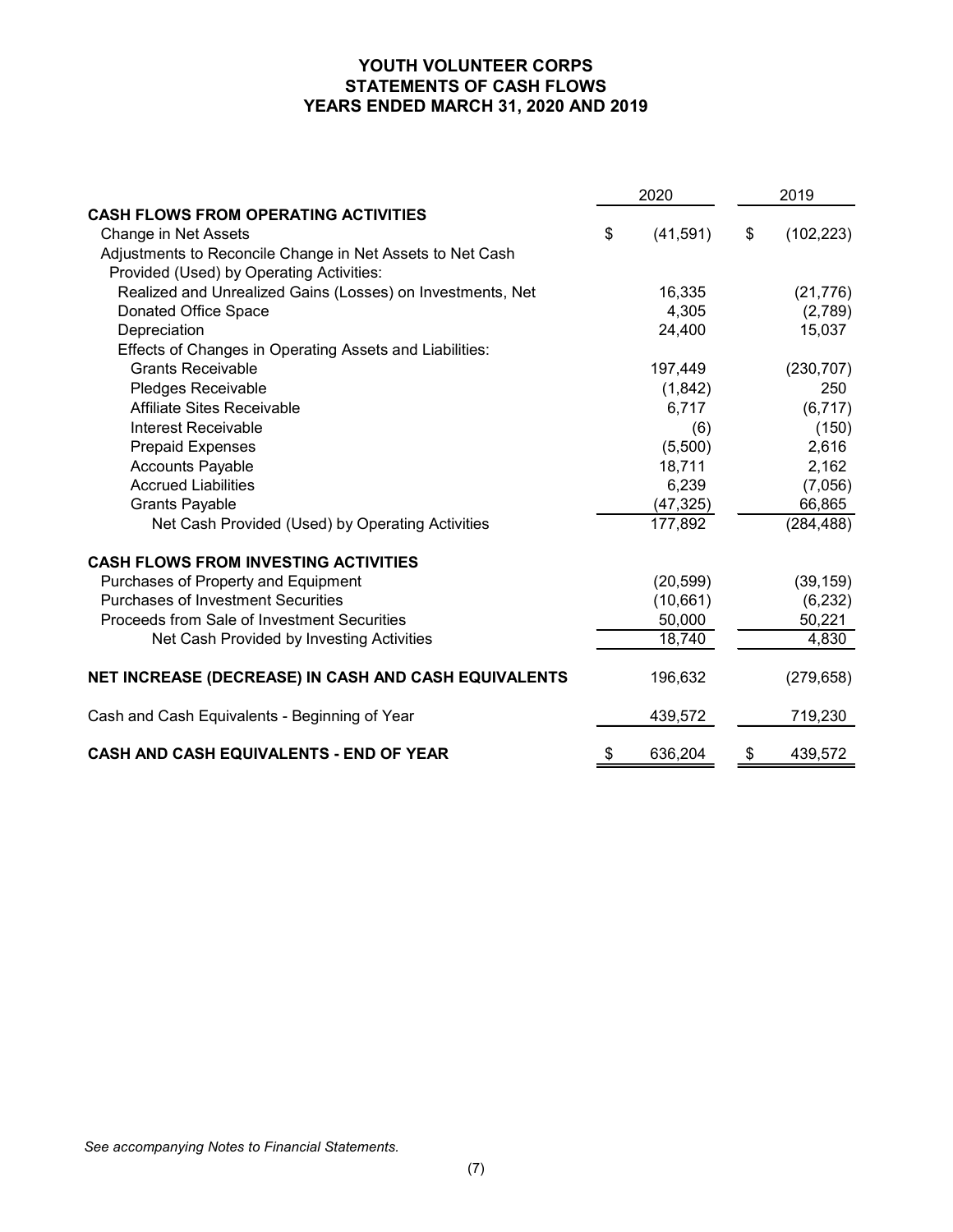# NOTE 1 SUMMARY OF SIGNIFICANT ACCOUNTING POLICIES

### **Organization**

Youth Volunteer Corps (the Organization) was incorporated as a Missouri nonprofit corporation in 1991. The Organization was organized to create volunteer opportunities to address community needs and to inspire youth for a lifetime commitment to service. The Organization is primarily funded by contributions from foundations, corporations, and individuals, as well as by government grants.

The Organization is located in over 30 communities across the United States and Canada and recruits teams of diverse youth between the ages of 11 and 18 to perform service learning projects in their communities. The projects address unmet needs of the community while promoting a lifetime ethic of service among young people.

The Organization's primary responsibility is to act as an international headquarters and to support its affiliates, which are essentially the Organization's programs sponsored by community or government organizations such as a local YMCA or United Way. The Organization does not own or control any of these community or government organizations, nor are any of them fiscally dependent upon the Organization or vice versa.

# Use of Estimates in Preparing Financial Statements

The preparation of financial statements in conformity with accounting principles generally accepted in the United States of America requires management to make estimates and assumptions that affect the reported amounts of assets and liabilities and disclosure of contingent assets and liabilities at the date of the financial statements, and the reported amounts of revenues, expenses, gains, losses, and other changes in net assets during the reporting period. Significant estimates incorporated into the Organization's financial statements include the estimated useful lives of depreciable assets, the value of in-kind contributions related to discounted rental payments to be received in future periods, and the allocation of costs between functional cost centers. Actual results could differ from those estimates.

#### Net Assets

Net assets, revenues, gains, and losses are classified based on the existence or absence of donor or grantor imposed restrictions. Accordingly, net assets and changes therein are classified and reported as follows:

Net Assets Without Donor Restrictions – Net assets available for use in general operations and not subject to donor (or certain grantor) restrictions. This category includes board-designated net assets.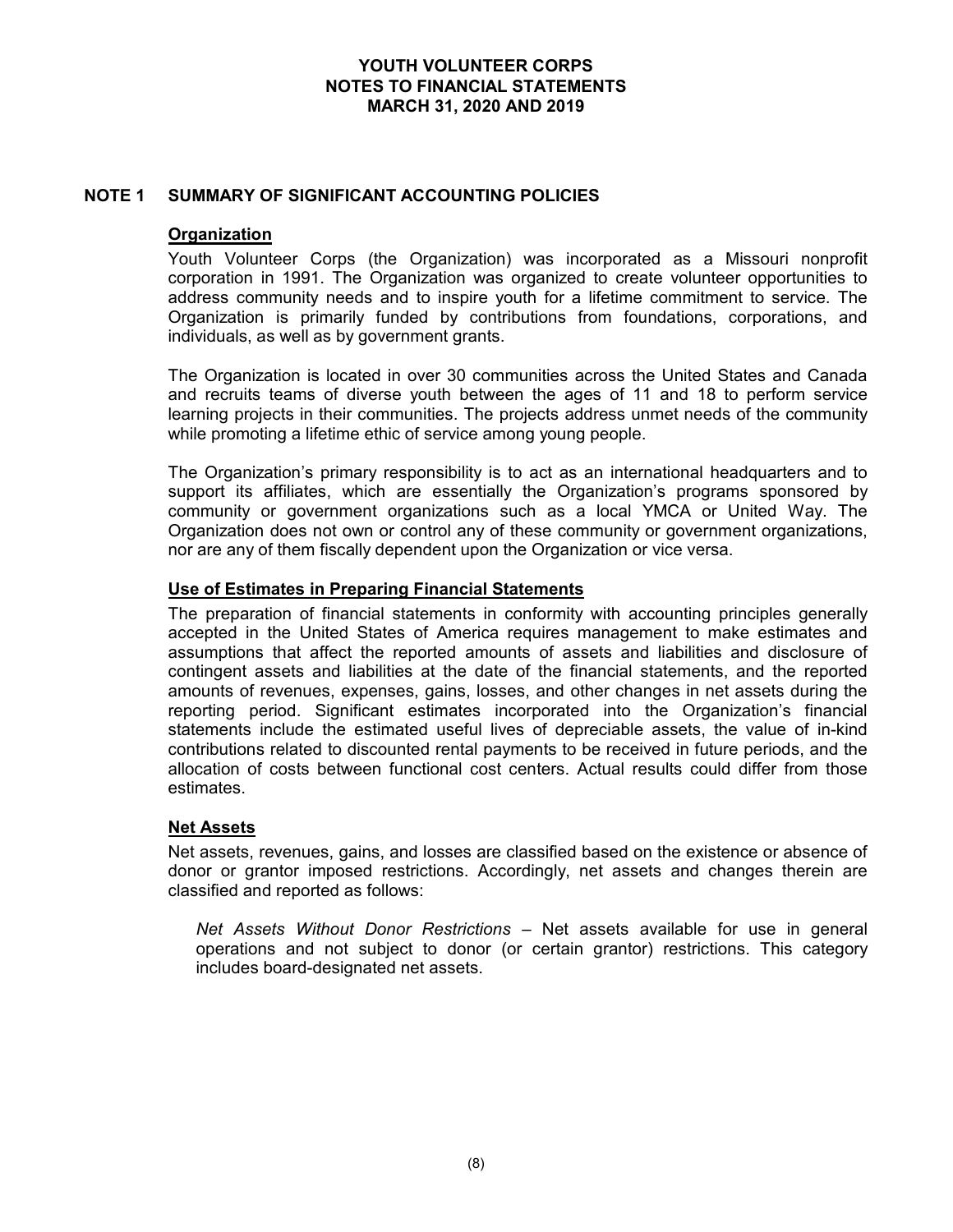# NOTE 1 SUMMARY OF SIGNIFICANT ACCOUNTING POLICIES (CONTINUED)

Net Assets With Donor Restrictions – Net assets subject to donor- (or certain grantor-) imposed restrictions. Some donor-imposed restrictions are temporary in nature, such as those that will be met by the passage of time or other events specified by the donor. Other donor-imposed restrictions are perpetual in nature, where the donor stipulates that resources be maintained in perpetuity. Gifts of long-lived assets are recognized as revenue when the assets are placed in service. Donor-imposed restrictions are released when a restriction expires, that is, when the stipulated time has elapsed, when the stipulated purpose for which the resource was restricted has been fulfilled, or both. The Organization does not have any perpetually restricted assets for the years ended March 31, 2020 and 2019.

#### Basis of Accounting

The accounts of the Organization are maintained on the accrual basis of accounting in accordance with principles of fund accounting. Separate accounts are maintained for each fund. However, the accompanying financial statements have been prepared on a basis which shows the financial position and changes in net assets of the Organization in total. Funds with similar characteristics have been combined for financial statement presentation.

# **Contributions**

Contributions received are recorded as with or without donor restrictions depending on the existence or nature of any donor restrictions. When a restriction expires, reclassifications are made from net assets with donor restrictions to net assets without donor restrictions and reported in the statement of activities and changes in net assets as net assets released from restriction.

# In-Kind Contributions

In-kind contributions consist of goods and services donated to the Organization. These have been reflected in the financial statements at their estimated fair value at the date of donation.

Office space rent, advertising services, donated stock, and federal grant assistance are reflected as contributions and grant revenue at their estimated values at date of receipt.

The Organization records in-kind support for contributed services if these services (a) create or enhance long-lived assets or (b) require specialized skills, are provided by an individual possessing those skills, and would typically need to be purchased if not provided by donation. Such support could be used in program activities of the Organization as well as in fundraising and administrative activities. The value of services meeting these requirements, to the extent measurable, is reflected in the accompanying financial statements.

The Organization receives a substantial amount of support from nonprofessional volunteer services that do not meet the criteria listed above. These nonprofessional volunteers donate services for fundraising, education, and administration that are not valued or recorded in the statements of activities and changes in net assets.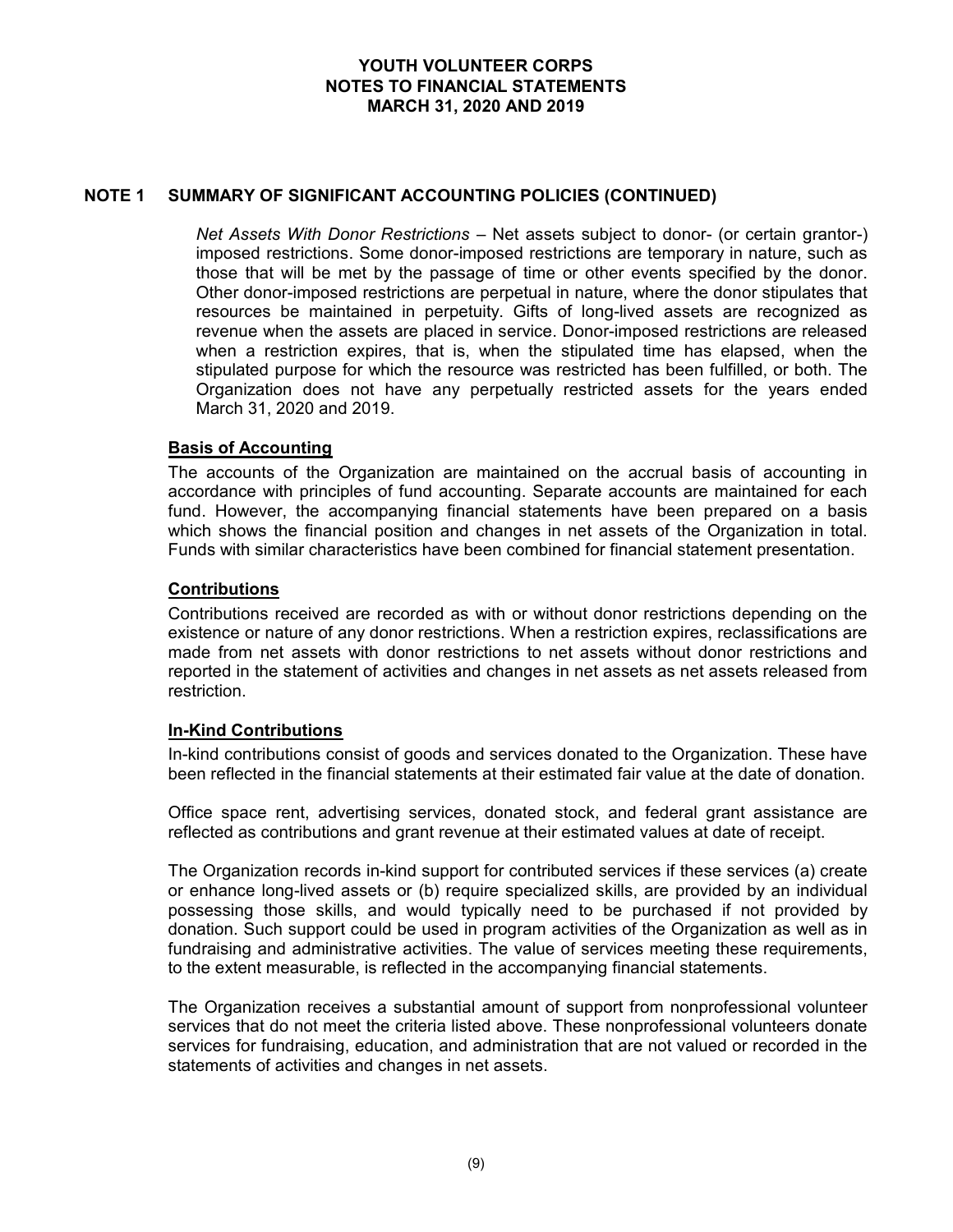# NOTE 1 SUMMARY OF SIGNIFICANT ACCOUNTING POLICIES (CONTINUED)

# Cash and Cash Equivalents

Cash equivalents for the purposes of the statements of cash flows consist of cash in operating bank accounts and certificates of deposit and are recorded at cost.

#### Investments

Investments include equity mutual funds, which are carried at fair value, with realized and unrealized gains and losses on investments reported as increases or decreases in net assets without donor restriction or net assets with donor restriction based upon donorimposed restrictions. The Organization invests in various investment securities. Investment securities are exposed to various risks such as interest rate, market, and credit risks. Due to the level of risk associated with certain investment securities, it is at least reasonably possible that changes in the values of investment securities will occur in the near term and that such change could materially affect the amounts reported in the Organization's financial statements.

# Grants Receivable

Grants are recognized when the grant letter is received, absent the presence of conditional provisions, and are classified as net assets with donor restriction if time or purpose restrictions are present. No allowance for doubtful accounts is recorded for grants as of March 31, 2020 and 2019, as management does not believe the required amount of such an allowance would be material to the financial statements.

#### Pledges Receivable

Pledges are recorded when received and determined to be unconditional. Allowances are provided for amounts estimated to be uncollectible. No allowance for doubtful accounts is recorded for pledges as of March 31, 2020 or 2019, as management does not believe the required amount of such an allowance would be material to the financial statements. Pledges receivable are expected to be collected within one year as of March 31, 2020 and 2019.

#### Property and Equipment

The Organization's property and equipment are carried at cost if purchased, and fair value as of the contribution date if contributed. The cost of property and equipment purchased in excess of \$1,000 is capitalized. Depreciation is provided for using the straight-line method over the estimated useful lives of the respective assets, which is generally three to seven years. Repair and maintenance costs are charged to expense as incurred.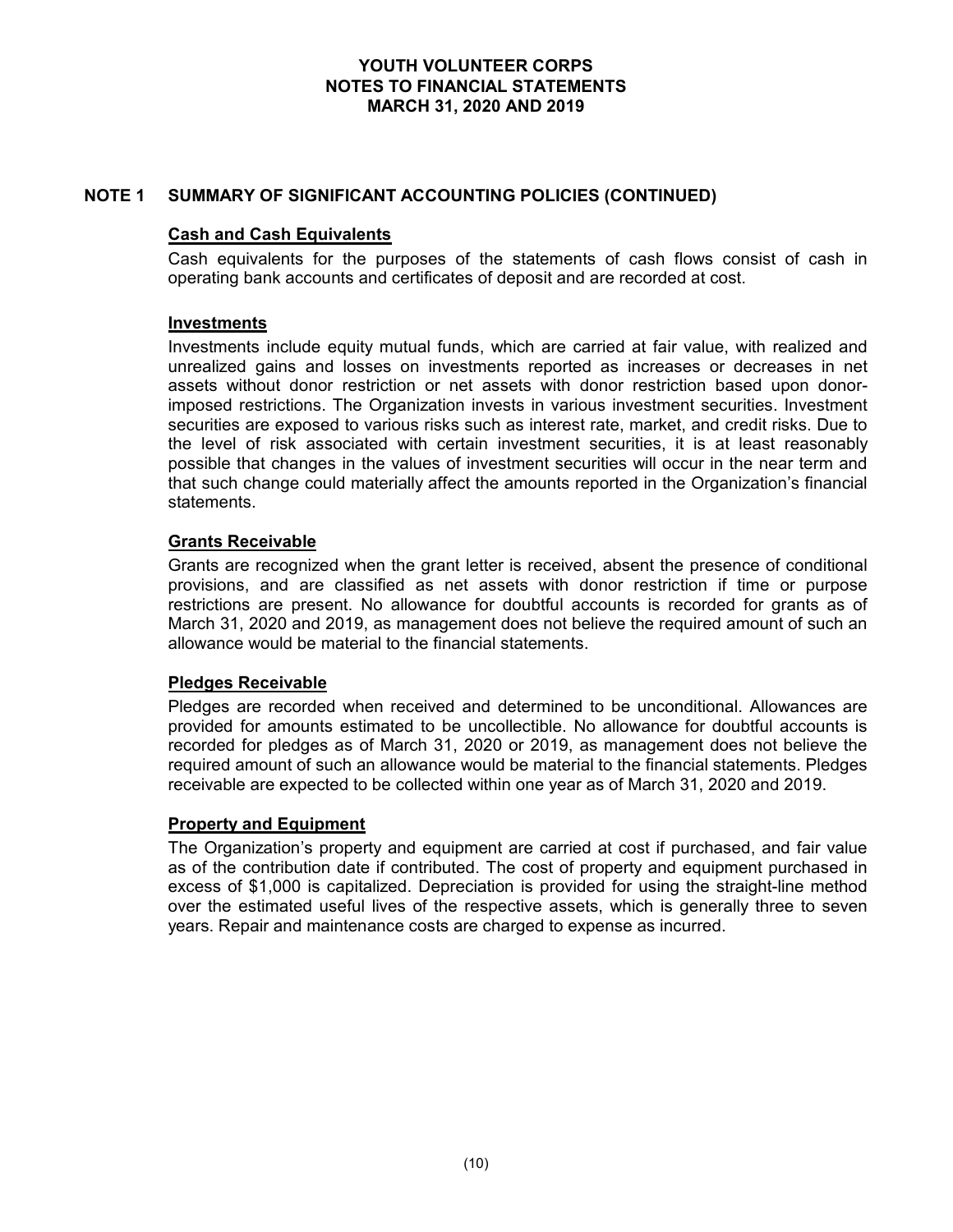# NOTE 1 SUMMARY OF SIGNIFICANT ACCOUNTING POLICIES (CONTINUED)

### Impairment of Long-Lived Assets

The Organization reviews long-lived assets for impairment whenever events or changes in circumstances indicate the carrying amount of an asset may not be recoverable. Recoverability of assets to be held and used is measured by a comparison of the carrying amount of an asset to future undiscounted cash flows expected to be generated by the asset. If such assets are considered to be impaired, the impairment to be recognized is measured by the amount by which the carrying amount of the assets exceeds the fair value of the assets. Assets held for sale are reported at the lower of their carrying amount or fair value less costs to sell.

# Income Taxes

No provision for income taxes is included in the statements of activities and changes in net assets since the Organization is exempt from federal income taxes under Section 501(c)(3) of the Internal Revenue Code.

The Organization accounts for income taxes in accordance with Financial Accounting Standards Board (FASB) Accounting Standards Codification (ASC) 740, Accounting for Income Taxes, which provides guidance on how to measure and account for various tax positions. The Organization has determined that no material unrecognized tax benefits or liabilities exist as of March 31, 2020 for the Organization. If applicable, the Organization will recognize interest and penalties related to the underpayment of income taxes in the year incurred. The Organization is not at the present time under examination by any taxing authority. The Organization follows the standard for evaluating uncertain tax positions and has determined no liability should be recorded.

# Revenue Recognition

Revenue is recognized when earned. The Organization recognizes contributions when cash, securities or other assets; an unconditional promise to give; or a notification of a beneficial interest is received. Conditional promises to give – that is, those with a measurable performance or other barrier and a right of return – are not recognized until the conditions on which they depend have been met. Bequests are recognized upon the death of the donor at the amount estimated to be received by the Organization. Exchange transaction revenue from program services are recognized proportionately to when the service is provided or the rights of ownership transfers, thus, monies received before the program begins are classified as deferred revenues.

# Functional Expenses

The costs of providing the Organization's program and other support activities have been summarized on a functional basis in the statements of activities and changes in net assets. Certain costs have been allocated between the program and support services benefited as depicted in the accompanying statements of functional expenses. Expenses that can be identified with the program specifically or with support services are assigned directly according to their natural expenditure classification. Other expenses that are common to several functions are allocated based on management's estimate of resources devoted to the program or support services according to formulas developed by management to appropriately reflect costs and efforts expended on each program or support service.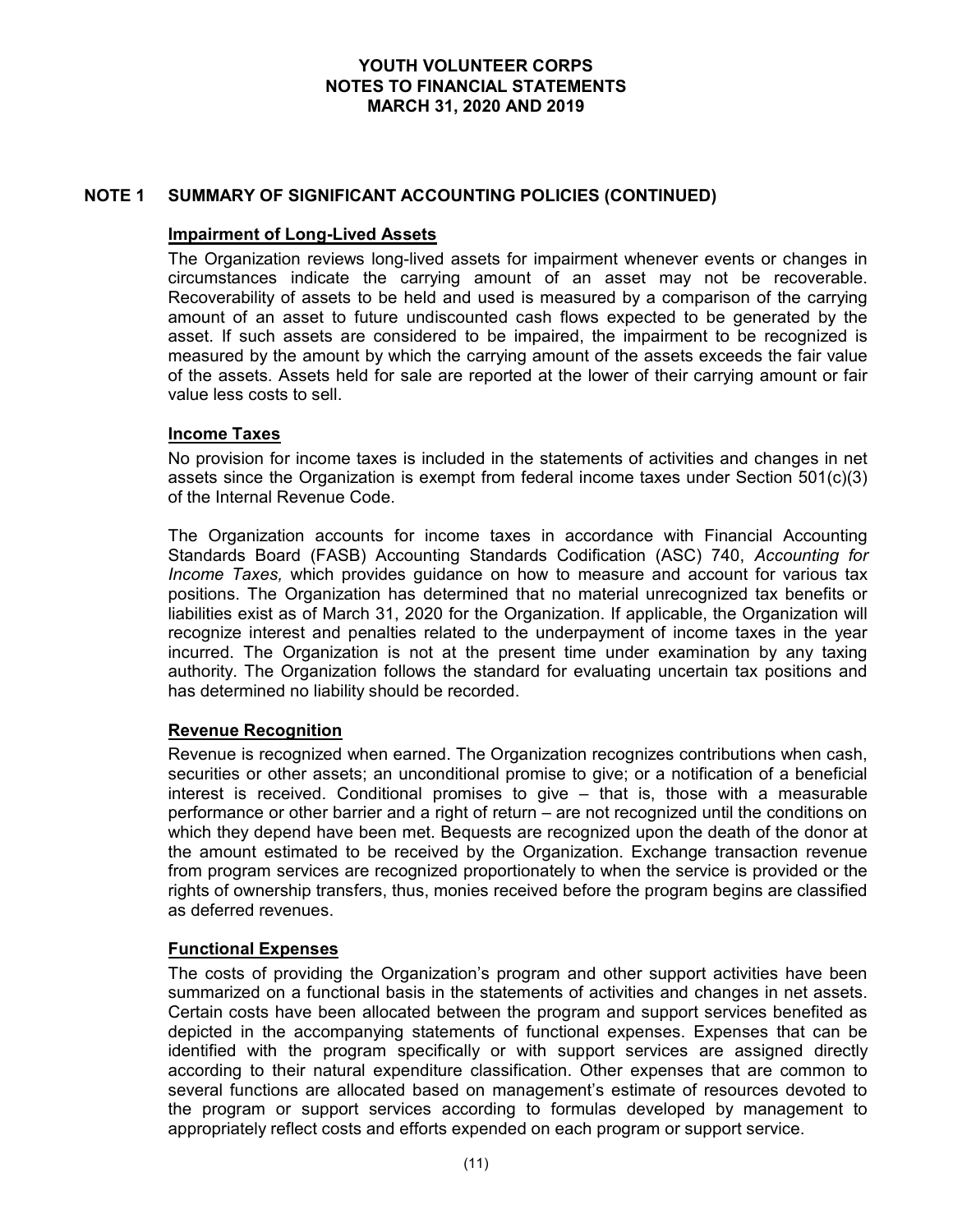### NOTE 1 SUMMARY OF SIGNIFICANT ACCOUNTING POLICIES (CONTINUED)

#### New Accounting Pronouncement Effective in Future Accounting Period

In February 2016, FASB issued Accounting Standards Update (ASU) 2016-02 Leases (Topic 842). This update increases transparency and comparability among organizations by recognizing lease assets and lease liabilities on the balance sheet and disclosing key information about leasing arrangements. After approved delays in the effective date, ASU 2016-02 is effective for the Organization for the fiscal year ending March 31, 2023. Management will be evaluating the effects of this new standard.

# NOTE 2 CHANGE IN ACCOUNTING PRINCIPLE

For the year ended March 31, 2020, the Organization adopted FASB ASU 2014-09, Revenue from Contracts with Customers (Topic 606). Subsequent to May 2014, the FASB issued six ASUs to clarify certain matters related to Topic 606. Topic 606 supersedes the revenue recognition requirements in FASB ASC 605, Revenue Recognition, and requires the recognition of revenue when promised goods or services are transferred to customers in an amount that reflects the consideration to which an entity expects to be entitled in exchange for those goods or services. The updates address the complexity of revenue recognition and provide sufficient information to enable financial statement users to understand the nature, amount, timing, and uncertainty of revenue and cash flows arising from contracts with customers. The Organization's financial statements reflect the application of ASC 606 guidance beginning in 2019. No cumulative-effect adjustment in net assets was recorded because the adoption of ASU 2014-09 did not impact the Organization's reported historical revenue. The Organization's main revenue streams are scoped out of Topic 606.

In 2019, the Organization adopted FASB ASU 2018-08, Clarifying the Scope and Accounting Guidance for Contributions Received and Contributions Made. This update clarified and improved guidance about whether a transfer of assets (or the reduction, settlement, or cancellation of liabilities) is a contribution or an exchange transaction. There is no material impact on the financial statements, as such, there have been no related reclassifications on previously presented changes in net assets or total net assets.

# NOTE 3 LIQUIDITY AND AVAILABILITY

The Organization regularly monitors liquidity required to meet its operating needs and other contractual commitments, while also striving to maximize the investment of its available funds. The Organization has various sources of liquidity at its disposal, including cash and cash equivalents and investments.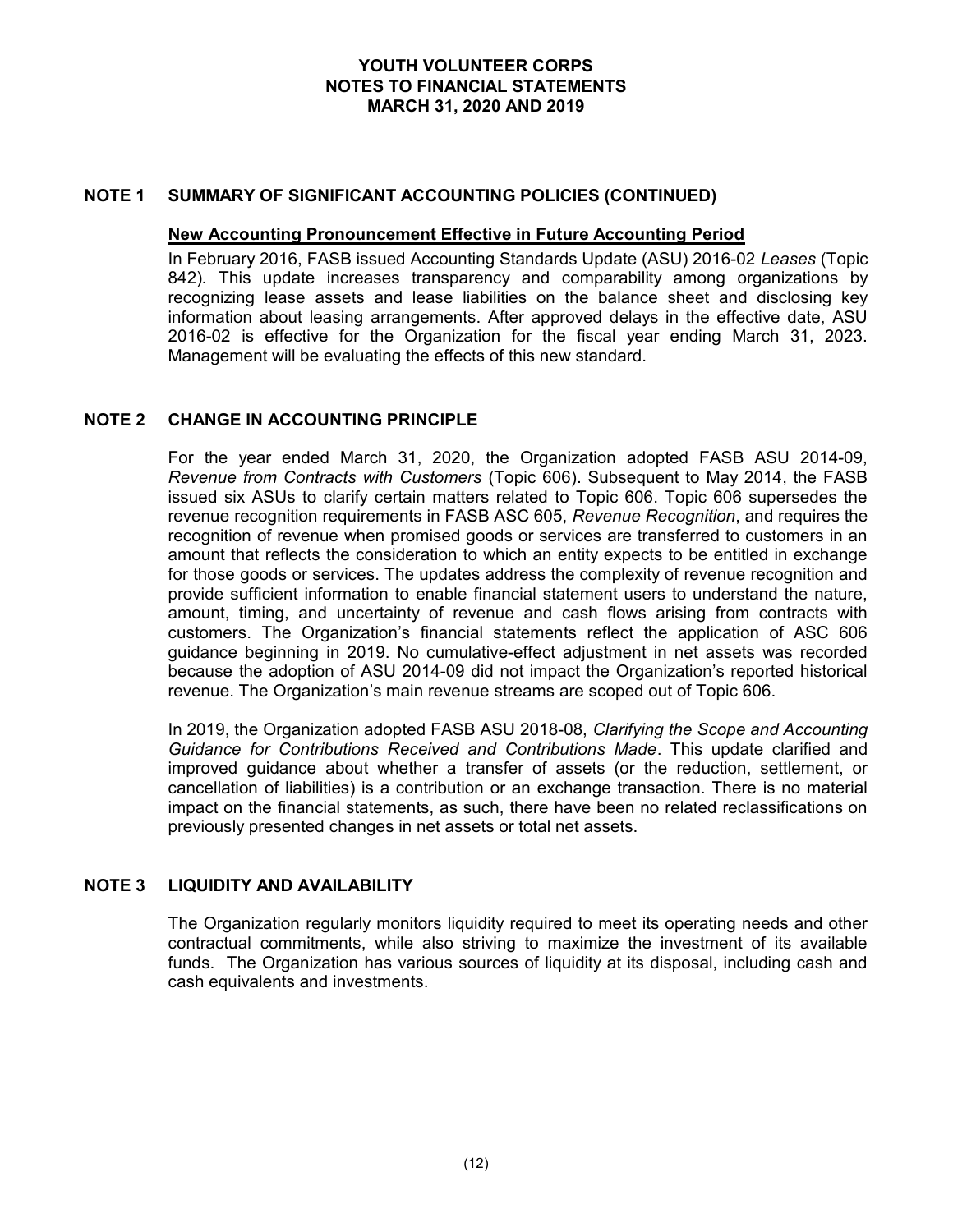# NOTE 3 LIQUIDITY AND AVAILABILITY (CONTINUED)

| YOUTH VOLUNTEER CORPS<br><b>NOTES TO FINANCIAL STATEMENTS</b><br><b>MARCH 31, 2020 AND 2019</b>                                                                                                                                                                                                                                                                                                                                                                                                                              |     |                         |                |                |
|------------------------------------------------------------------------------------------------------------------------------------------------------------------------------------------------------------------------------------------------------------------------------------------------------------------------------------------------------------------------------------------------------------------------------------------------------------------------------------------------------------------------------|-----|-------------------------|----------------|----------------|
| LIQUIDITY AND AVAILABILITY (CONTINUED)                                                                                                                                                                                                                                                                                                                                                                                                                                                                                       |     |                         |                |                |
| In addition to financial assets available to meet general expenditures over the next 12<br>months, the Organization operates with a balanced budget and anticipates collecting<br>sufficient revenue to cover general expenditures not covered by donor-restricted resources.<br>Refer to the statement of cash flows which identifies the sources and uses of the<br>Organization's cash for fiscal year 2020 and 2019.<br>Financial assets available for general expenditure, that is, without donor or other restrictions |     |                         |                |                |
| limiting their use, within one year of the statement of financial position date, comprise the<br>following:                                                                                                                                                                                                                                                                                                                                                                                                                  |     | 2020                    |                | 2019           |
|                                                                                                                                                                                                                                                                                                                                                                                                                                                                                                                              |     |                         |                |                |
|                                                                                                                                                                                                                                                                                                                                                                                                                                                                                                                              |     |                         |                |                |
|                                                                                                                                                                                                                                                                                                                                                                                                                                                                                                                              | \$. | 636,204                 | $\mathfrak{L}$ | 439,572        |
| Cash and Cash Equivalents<br>Investments                                                                                                                                                                                                                                                                                                                                                                                                                                                                                     |     | 230,210                 |                | 285,884        |
| <b>Grants Receivable</b>                                                                                                                                                                                                                                                                                                                                                                                                                                                                                                     |     | 33,258                  |                | 205,707        |
| Pledges Receivable<br>Affiliate Sites Receivable                                                                                                                                                                                                                                                                                                                                                                                                                                                                             |     | 1,842                   |                |                |
| <b>Interest Receivable</b>                                                                                                                                                                                                                                                                                                                                                                                                                                                                                                   |     |                         |                | 6,717          |
| <b>Total Financial Assets</b>                                                                                                                                                                                                                                                                                                                                                                                                                                                                                                |     | 246<br>901,760          |                | 240<br>938,120 |
|                                                                                                                                                                                                                                                                                                                                                                                                                                                                                                                              |     |                         |                |                |
| <b>Contractual or Donor-Imposed Restrictions:</b>                                                                                                                                                                                                                                                                                                                                                                                                                                                                            |     |                         |                | (230, 592)     |
| Cash Restricted to Specific Uses<br><b>Grants Restricted to Specific Uses</b>                                                                                                                                                                                                                                                                                                                                                                                                                                                |     | (399, 470)<br>(33, 258) |                | (205, 707)     |
| Pledges Restricted to Specific Uses                                                                                                                                                                                                                                                                                                                                                                                                                                                                                          |     | (1, 842)                |                |                |
| <b>Total Restrictions Imposed</b>                                                                                                                                                                                                                                                                                                                                                                                                                                                                                            |     | (434, 570)              |                | (436, 299)     |
| <b>Board Designations:</b>                                                                                                                                                                                                                                                                                                                                                                                                                                                                                                   |     |                         |                |                |
| Beneficial Interests in Community Foundations                                                                                                                                                                                                                                                                                                                                                                                                                                                                                |     | (4, 521)                |                |                |
| Sloan Scholarship                                                                                                                                                                                                                                                                                                                                                                                                                                                                                                            |     | (2,000)                 |                | (2,000)        |
| <b>Total Board Designations</b>                                                                                                                                                                                                                                                                                                                                                                                                                                                                                              |     | (6, 521)                |                | (2,000)        |
| Financial Assets Available to Meet Cash<br>Needs for Expenditures Within One Year                                                                                                                                                                                                                                                                                                                                                                                                                                            |     | 460,669                 |                | 499,821        |

# NOTE 4 CONCENTRATION OF CREDIT RISK

Financial instruments, which subject the Organization to concentration of credit risk, consist of demand deposits, certificates of deposit, and mutual funds that are held by financial institutions. In the normal course of business operations, the Organization may have funds on deposit in various financial institutions in excess of federal and other insurance limits. The Organization had no uninsured balances at March 31, 2020.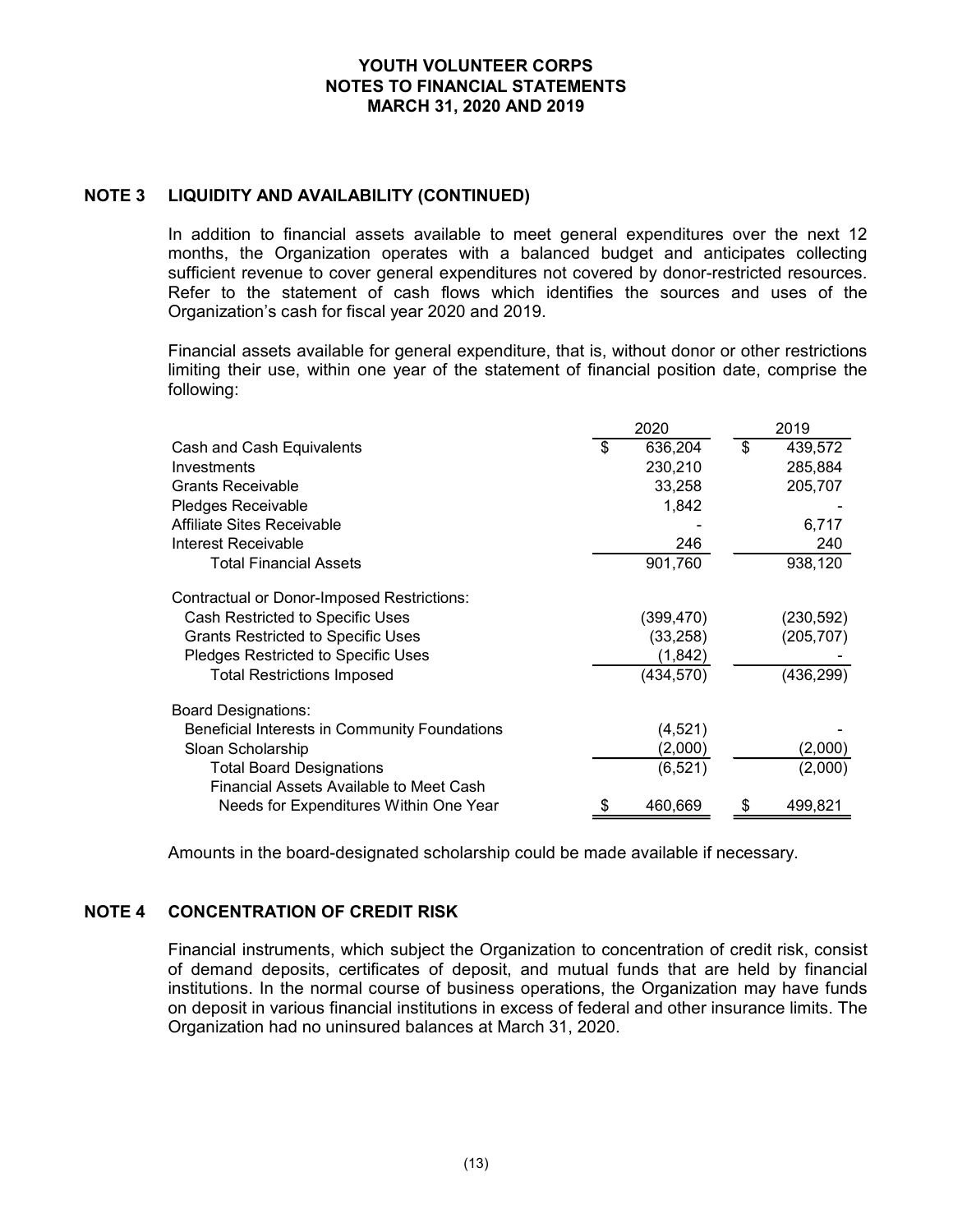### NOTE 5 FAIR VALUE MEASUREMENTS

FASB ASC 820, Fair Value Measurements and Disclosures, establishes a framework for measuring fair value. That framework provides a fair value hierarchy that prioritizes the inputs to valuation techniques used to measure fair value. The hierarchy gives the highest priority to unadjusted quoted prices in active markets for identical assets or liabilities (Level 1 measurements) and the lowest priority to unobservable inputs (Level 3 measurements). The three levels of the fair value hierarchy are described as follows:

Level  $1$  – Quoted prices (unadjusted) in active markets for identical assets or liabilities that we can access at the measurement date.

Level 2 – Inputs other than quoted prices included within Level 1 that are observable for the asset or liability, either directly or indirectly. These include quoted prices for similar assets or liabilities in active markets, quoted prices for identical or similar assets or liabilities in markets that are not active, inputs other than quoted prices that are observable for the asset or liability, and market-corroborated inputs.

| Level 3 – Unobservable inputs for the asset or liability. In these situations, we develop<br>inputs using the best information available in the circumstances.                                                                                                                                           |      |         |               |                    |               |         |  |
|----------------------------------------------------------------------------------------------------------------------------------------------------------------------------------------------------------------------------------------------------------------------------------------------------------|------|---------|---------------|--------------------|---------------|---------|--|
| The asset or liability's fair value measurement level within the fair value hierarchy is based<br>on the lowest level of any input that is significant to the fair value measurement. Valuation<br>techniques used maximize the use of observable inputs and minimize the use of<br>unobservable inputs. |      |         |               |                    |               |         |  |
| Following is a description of the valuation methodologies used for assets measured at fair<br>value:                                                                                                                                                                                                     |      |         |               |                    |               |         |  |
| Mutual Funds: Valued at the daily closing price as reported by the fund. The mutual<br>funds held by the Organization are deemed to be actively traded (Level 1).                                                                                                                                        |      |         |               |                    |               |         |  |
| Beneficial Interest in Community Foundations: Value is equal to the principal contributed<br>by the Organization or on its behalf, plus the earnings allocated to it by the Foundation.                                                                                                                  |      |         |               |                    |               |         |  |
| The following table presents assets measured at fair value on a recurring basis at March 31:                                                                                                                                                                                                             |      |         |               |                    |               |         |  |
|                                                                                                                                                                                                                                                                                                          |      | Level 1 |               | 2020<br>Level 2    |               | Level 3 |  |
| <b>Mutual Funds</b><br>Beneficial Interest in Community                                                                                                                                                                                                                                                  | \$   | 225,689 | \$            |                    | \$            |         |  |
| Foundations                                                                                                                                                                                                                                                                                              |      |         |               |                    |               | 4,521   |  |
| Total                                                                                                                                                                                                                                                                                                    | \$   | 225,689 | \$            |                    |               | 4,521   |  |
|                                                                                                                                                                                                                                                                                                          |      |         |               | 2019               |               |         |  |
|                                                                                                                                                                                                                                                                                                          |      | Level 1 |               | Level <sub>2</sub> |               | Level 3 |  |
| <b>Mutual Funds</b>                                                                                                                                                                                                                                                                                      | \$   | 285,884 | $\frac{1}{2}$ |                    | $\frac{1}{2}$ |         |  |
| Total                                                                                                                                                                                                                                                                                                    | \$   | 285,884 | \$            |                    | \$            |         |  |
|                                                                                                                                                                                                                                                                                                          |      |         |               |                    |               |         |  |
|                                                                                                                                                                                                                                                                                                          | (14) |         |               |                    |               |         |  |
|                                                                                                                                                                                                                                                                                                          |      |         |               |                    |               |         |  |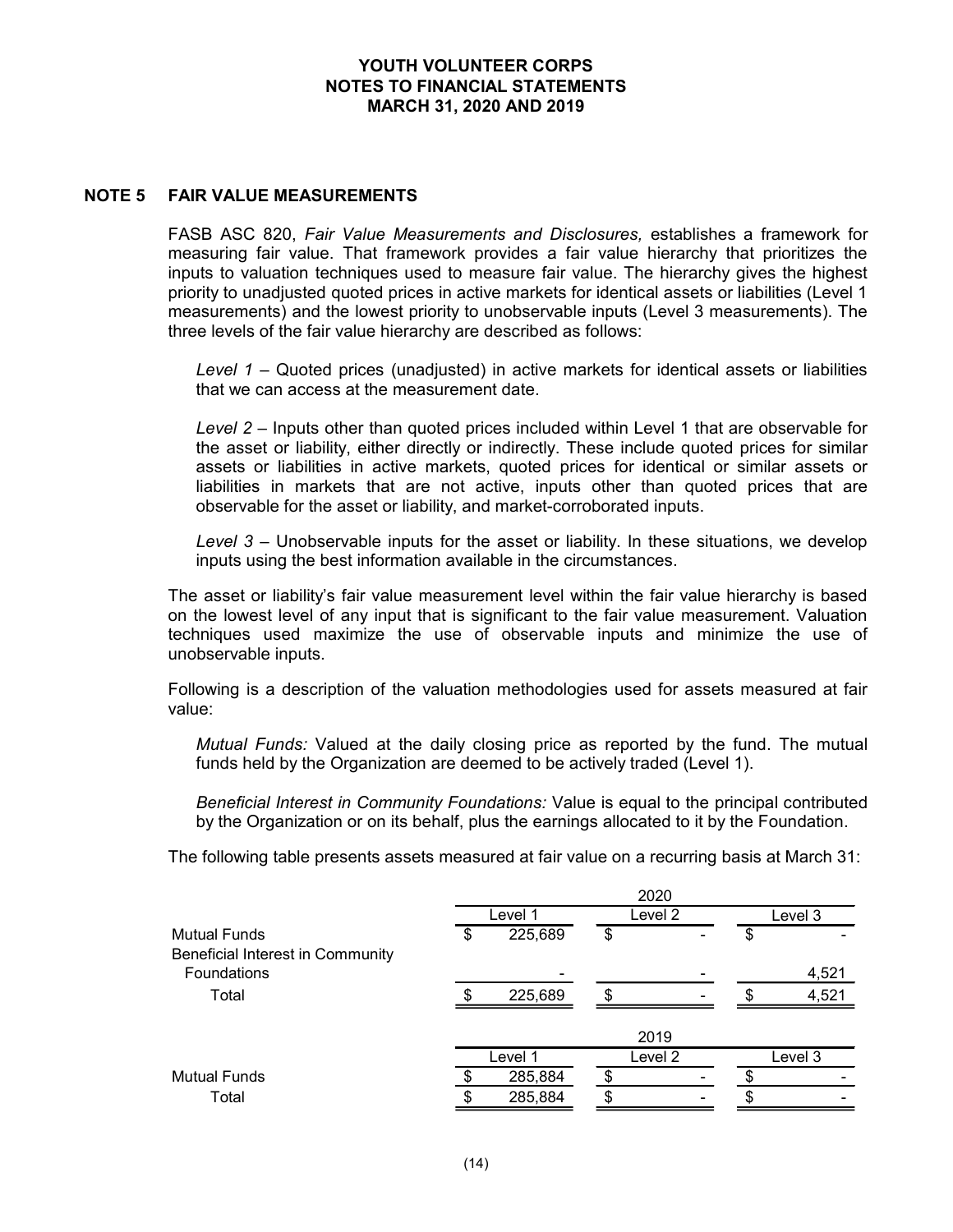# NOTE 5 FAIR VALUE MEASUREMENTS (CONTINUED)

| YOUTH VOLUNTEER CORPS<br><b>NOTES TO FINANCIAL STATEMENTS</b><br><b>MARCH 31, 2020 AND 2019</b>                                                                                                                                                    |                |
|----------------------------------------------------------------------------------------------------------------------------------------------------------------------------------------------------------------------------------------------------|----------------|
| FAIR VALUE MEASUREMENTS (CONTINUED)                                                                                                                                                                                                                |                |
| The beneficial interest in community foundations had no unfounded commitments, no<br>estrictions on redemption frequency, and no redemption notice period at March 31, 2020.                                                                       |                |
| The following is a reconciliation of the beginning and ending balances of assets and liabilities<br>measured at fair value on a recurring basis using significant unobservable (Level 3) inputs<br>during the years ended March 31, 2020 and 2019: |                |
| Balance - March 31, 2019                                                                                                                                                                                                                           | \$             |
| Contributions<br>Change in Fair Market Value                                                                                                                                                                                                       | 5,000<br>(479) |
| Balance - March 31, 2020                                                                                                                                                                                                                           | 4,521          |
| <b>OTHER ASSETS</b>                                                                                                                                                                                                                                |                |

# NOTE 6 OTHER ASSETS

| FAIR VALUE MEASUREMENTS (CONTINUED)                                                                                                                                                                                                                |                               |                               |
|----------------------------------------------------------------------------------------------------------------------------------------------------------------------------------------------------------------------------------------------------|-------------------------------|-------------------------------|
| The beneficial interest in community foundations had no unfounded commitments, no<br>estrictions on redemption frequency, and no redemption notice period at March 31, 2020.                                                                       |                               |                               |
| The following is a reconciliation of the beginning and ending balances of assets and liabilities<br>measured at fair value on a recurring basis using significant unobservable (Level 3) inputs<br>during the years ended March 31, 2020 and 2019: |                               |                               |
| Balance - March 31, 2019<br>Contributions<br>Change in Fair Market Value<br>Balance - March 31, 2020                                                                                                                                               | \$<br>5,000<br>(479)<br>4,521 |                               |
| <b>OTHER ASSETS</b>                                                                                                                                                                                                                                |                               |                               |
| Other assets consist of the following at March 31:                                                                                                                                                                                                 |                               |                               |
|                                                                                                                                                                                                                                                    | 2020                          | 2019                          |
| Trademarks:<br>Word Mark<br>Design Mark<br><b>Office Rent Deposit</b>                                                                                                                                                                              | \$<br>4,163<br>2,045<br>2,083 | \$<br>4,163<br>2,045<br>2,083 |
| Total                                                                                                                                                                                                                                              | 8,291                         | \$<br>8,291                   |

The trademarks are comprised of the associated legal and filings costs as part of the trademark registration process and are considered to have an indefinite life; therefore, no amortization has been recorded as of March 31, 2020 or 2019. Additionally, no impairment has been recorded as of March 31, 2020 or 2019.

#### NOTE 7 LEASE COMMITMENTS

The Organization leased office space during the years ended March 31, 2020 and 2019 under a cancelable operating lease. The prior year lease expired in August 2017 and the new lease began January 2018. A second cancelable lease agreement was entered into for additional office space beginning October 2018. Total lease expense was \$108,317 in 2019 and \$92,319 in 2018, of which \$47,581 and \$44,107, respectively, was considered to be an in-kind contribution from the landlord. If the leases are continued, future minimum lease commitments for these leases are as follows:  $\frac{2.083}{\$}$   $\frac{2.083}{\$}$   $\frac{2.083}{\$}$   $\frac{2.083}{\$}$  mprised of the associated legal and filings costs as part of the noces and are considered to have an indefinite life; therefore, no<br>ecorded as of March 31, 2020 or 2

| Fiscal Year Ending March 31, |        | Amount  |
|------------------------------|--------|---------|
| 2021                         |        | 49,512  |
| 2022                         |        | 43,904  |
| 2023                         |        | 33,790  |
| Total                        | c<br>Œ | 127.206 |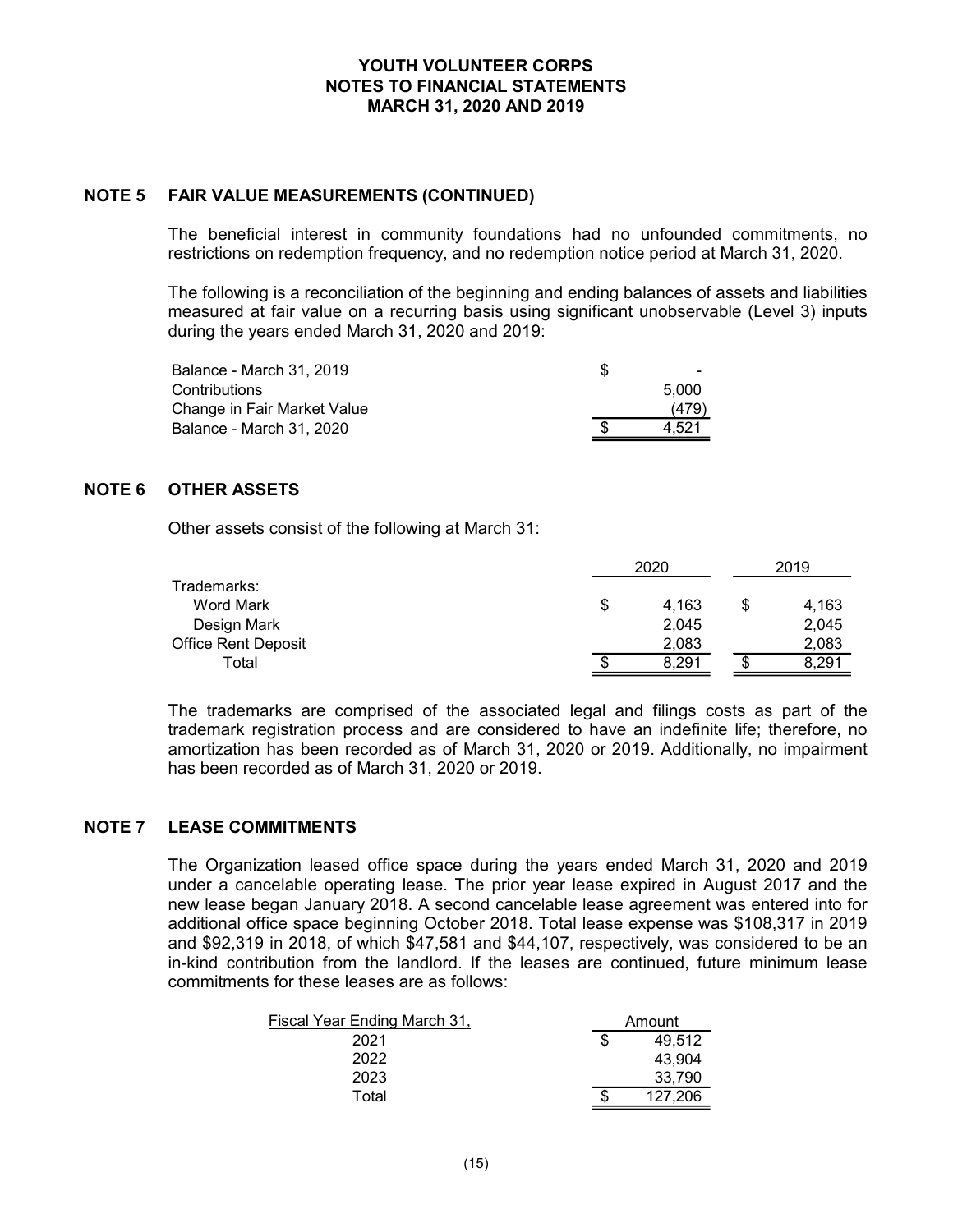## NOTE 8 BENEFICIAL INTEREST IN COMMUNITY FOUNDATION

On January 27, 2014, a donor established the Adele Hall Joy of Serving Fund (the Fund) at the Greater Kansas City Community Foundation (GKCCF). The establishing document called for GKCCF to distribute annual net income from the Fund to the Organization as follows: "25% of the annual net income shall be used for innovative programs and best practices in Kansas City which may be exported nationally and 75% of the annual net income shall be used for expenses of the Organization."

After the fifteenth anniversary of the date of this establishing document, if the Organization meets certain conditions then it will become the advisor to the Fund and may request distributions of income and principal from the Fund at any time for any charitable purpose in its discretion. If, instead, the Organization ceases to exist then GKCCF can make distributions from the income and principal of the Fund in their discretion to another organization that meets certain requirements outlined in the establishing document.

The establishing document grants GKCCF variance power to modify a restriction or condition on the distribution of funds for any specific charitable purpose or to specified charitable organizations. As a result, the Organization has not recorded the principal of the Fund and only records contribution revenue upon receipt of distributions from the Fund.

The Organization received annual distributions from the Fund in the amount of \$103,249 and \$99,254 during the years ended March 31, 2020 and 2019, respectively.

# NOTE 9 PROGRAM REVENUES

Program revenues are earned primarily through affiliate fees and sales of materials to affiliates. The Organization receives an annual fee from affiliates in exchange for the program model, training, ongoing support, and resources necessary to run a successful program. These fees are recognized by the Organization's over the course of their fiscal year. Additionally, revenue generated from the annual gathering of affiliates is recognized in the fiscal year that the gathering occurs. The Organization does, on occasion, take deposits for items that will be delivered at a future date. In those cases, a liability would be recognized until the future date occurs. At December 31, 2020 and 2019, there were no receivables or unearned revenue related to program revenues.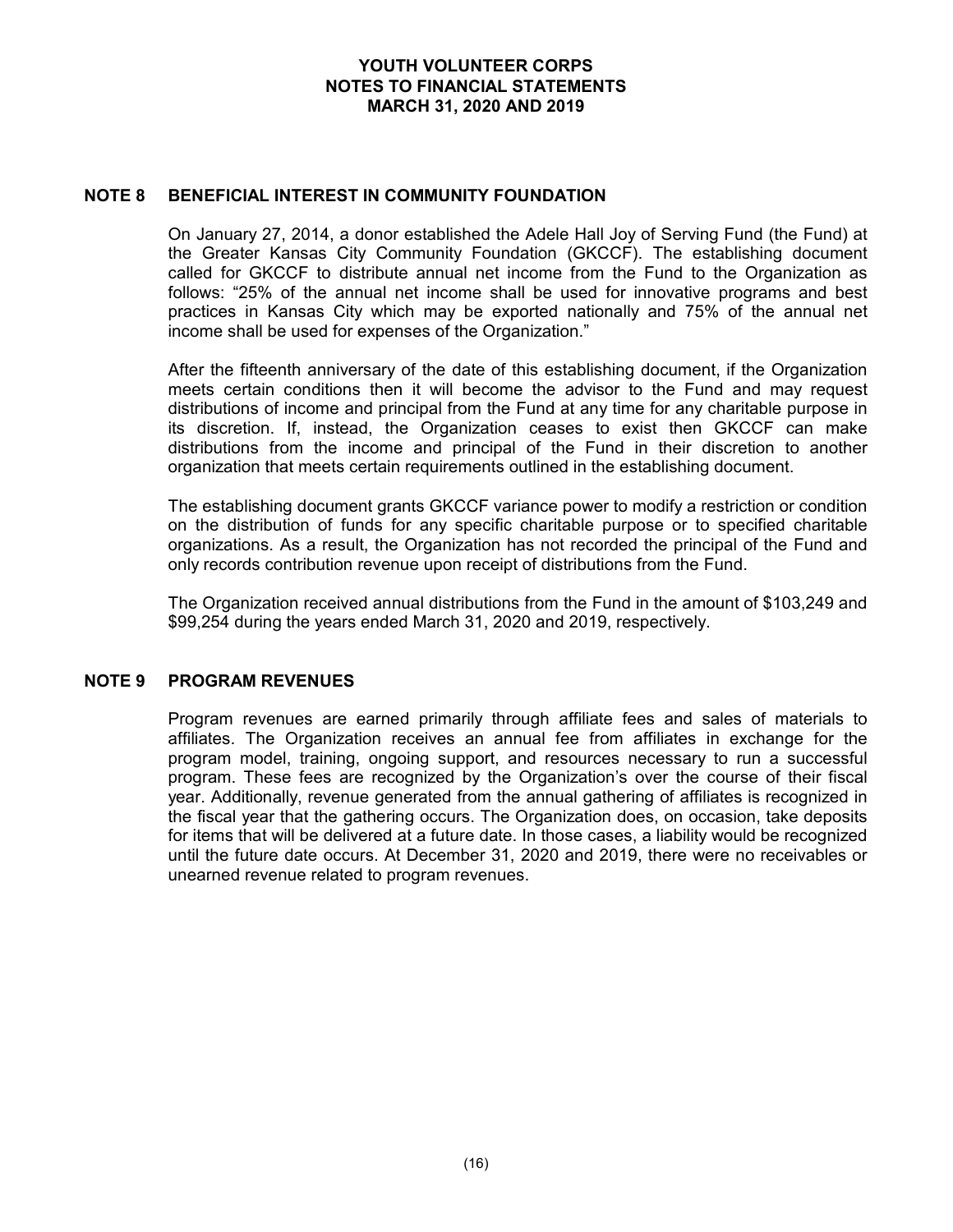# NOTE 10 CONTRIBUTED GOODS AND SERVICES

| YOUTH VOLUNTEER CORPS<br><b>NOTES TO FINANCIAL STATEMENTS</b><br>MARCH 31, 2020 AND 2019                                                                |                                  |                                           |
|---------------------------------------------------------------------------------------------------------------------------------------------------------|----------------------------------|-------------------------------------------|
| <b>CONTRIBUTED GOODS AND SERVICES</b>                                                                                                                   |                                  |                                           |
| n-kind contributions were recorded as follows for the years ended March 31:                                                                             |                                  |                                           |
|                                                                                                                                                         | 2020                             | 2019                                      |
| Contributions:<br>Office Space - Current Year<br>Office Space - Future Years<br><b>Advertising Services</b><br><b>Stock</b>                             | \$<br>47,581<br>17,754<br>16,949 | \$<br>44,107<br>22,059<br>4,252<br>15,361 |
| Federal Grants:<br>AmeriCorps VISTA<br><b>Total In-Kind Contributions</b>                                                                               | 33,536<br>115,820                | \$<br>46,576<br>132,355                   |
| <b>NET ASSETS WITH DONOR RESTRICTIONS</b><br>Net assets with donor restrictions are available for the following purpose or time periods at<br>March 31: |                                  |                                           |
|                                                                                                                                                         | 2020                             | 2019                                      |
| Subject to Purpose Restriction:<br>Don and Jean Sloan Scholarship Fund<br>Adele Hall Joy of Serving Fund<br>Program Expenses                            | \$<br>750<br>25,812<br>47,429    | \$<br>1,750<br>24,814<br>50,010           |

# NOTE 11 NET ASSETS WITH DONOR RESTRICTIONS

| Subject to Purpose Restriction:<br>Don and Jean Sloan Scholarship Fund<br>\$<br>750<br>S<br>1.750<br>Adele Hall Joy of Serving Fund<br>25,812<br>24.814<br>Program Expenses<br>47.429<br>50.010<br>Leadership Academy and HQ Hosted Sites<br>61,956<br>236,652<br><b>Summit Sponsorships</b><br>1.500<br>800 |
|--------------------------------------------------------------------------------------------------------------------------------------------------------------------------------------------------------------------------------------------------------------------------------------------------------------|
|                                                                                                                                                                                                                                                                                                              |
|                                                                                                                                                                                                                                                                                                              |
|                                                                                                                                                                                                                                                                                                              |
|                                                                                                                                                                                                                                                                                                              |
|                                                                                                                                                                                                                                                                                                              |
|                                                                                                                                                                                                                                                                                                              |
| <b>Construction Related Service Projects</b><br>295.281<br>147,273                                                                                                                                                                                                                                           |
| <b>Total Subject to Purpose Restriction</b><br>432,728<br>461,299                                                                                                                                                                                                                                            |
| Subject to Time Restriction:                                                                                                                                                                                                                                                                                 |
| Pledges Receivable<br>1,842                                                                                                                                                                                                                                                                                  |
| In-Kind Pledges Receivable, Net<br>17,754<br>22,059                                                                                                                                                                                                                                                          |
| <b>Total Subject to Time Restriction</b><br>19,596<br>22,059                                                                                                                                                                                                                                                 |
| <b>Total With Donor Restrictions</b><br>483,358<br>452,324                                                                                                                                                                                                                                                   |

#### NOTE 12 RELATED PARTY TRANSACTIONS

For the year ended March 31, 2020, approximately 8% of total contributions revenue originated from board members, key management, staff, and their immediate family members. For the year ended March 31, 2019, approximately 7% of total contributions revenue originated from board members, key management, staff, and their immediate family members.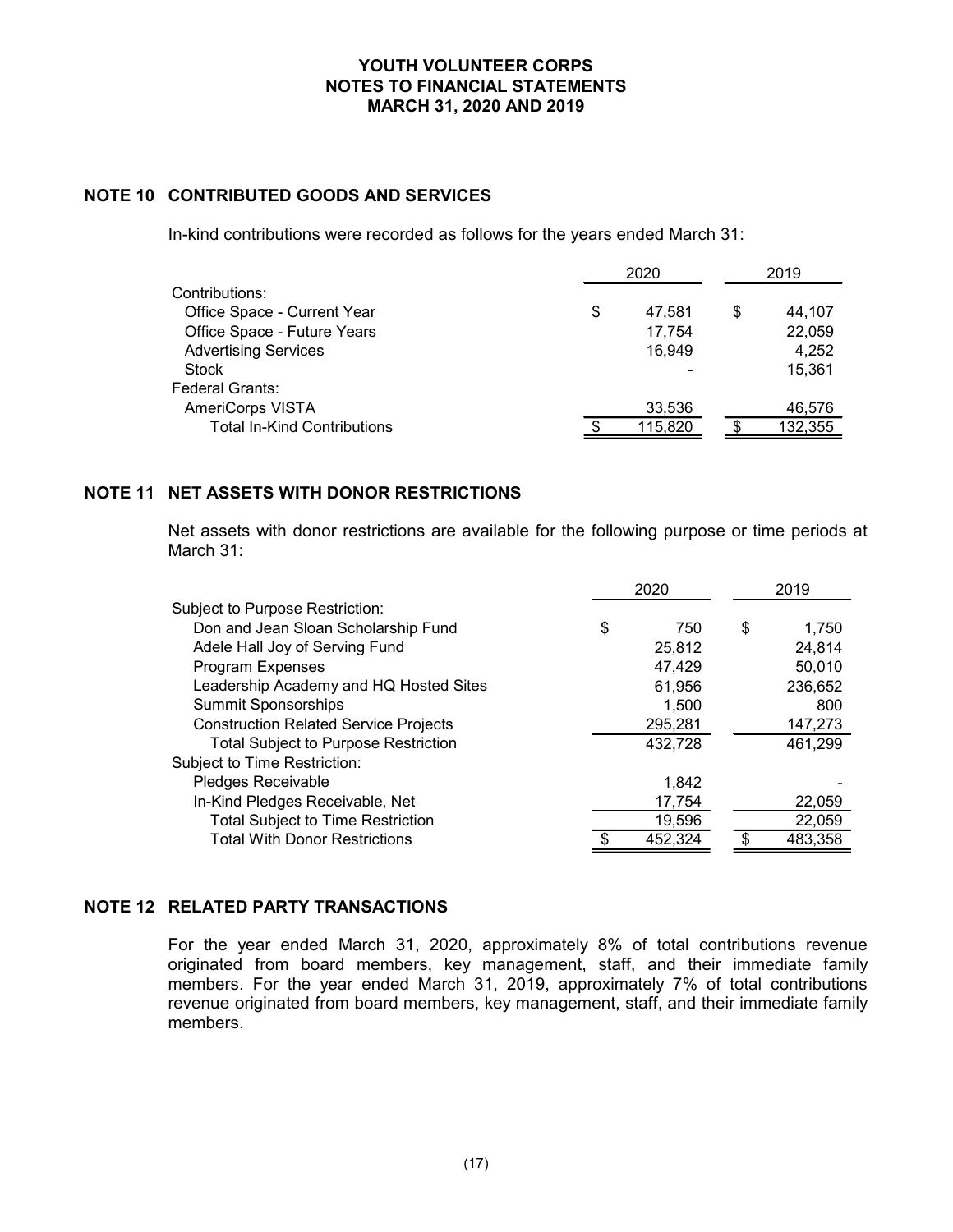# NOTE 13 BOARD-DESIGNATED ENDOWMENT

The Organization's endowment consists of one fund, established with the Greater Kansas City Community Foundation, to support the sustainability of the Organization's programs. The endowment was set up by the Organization using funds without donor restriction. The board designated the donation to function as an endowment. As required by accounting principles generally accepted in the United States of America, net assets associated with endowment funds, including funds designated by the board to function as endowments, are classified and reported based on the existence or absence of donor-imposed restrictions.

#### Interpretation of Relevant Law

The board of the Organization has interpreted Missouri's enactment of the Uniform Prudent Management of Institutional Funds Act (UPMIFA) as requiring the preservation of the fair value of the original gift as of the gift date of the board-designated endowment funds, absent explicit donor stipulations to the contrary. Consequently, the Organization classifies boarddesignated endowed funds as:

- The original value of gifts donated to the endowment, and
- The original value of subsequent gifts to the endowment.

# Return Objectives and Risk Parameters

The Organization has adopted investment and spending policies for endowment assets that attempt to provide a predictable stream of funding to the programs supported by the endowments. The endowment assets are invested in a manner to produce results similar to the S&P 500 index while assuming a moderate level of investment risk.

#### Spending Policy

The spending rate distributed at the beginning of each fiscal year is to be 5% of the prior three-year rolling average of the endowment fund balance as provided by the Greater Kansas City Community Foundation.

In establishing this policy, the Organization considered the long-term expected returns on its endowment investments. Accordingly, over the long-term, the Organization expects the current spending policy will allow its endowment to retain the original corpus of the gift.

#### Strategies Employed for Achieving Objectives

The Organization relies on a total return strategy in which investment returns are achieved through capital appreciation and current yield (interest and dividends). The Organization targets a diversified asset allocation to achieve its long-term objectives within prudent risk constraints. be invested in a manner to produce results similar to<br>derate level of investment risk.<br>ginning of each fiscal year is to be 5% of the prior<br>wiment fund balance as provided by the Greater<br>on considered the long-term expect Fraction Considered Transmission Total<br>
and the striction Transmission Restriction<br>
and the striction Restriction Considered Transmission Considered the long-term, the Organization expects the<br>
ment to retain the original **Spending Policy**<br>
The spending rate distributed at the beginning of each fiscal year is to be 5% of the prior<br>
three-year rolling average of the endowment fund balance as provided by the Greater<br>
Kansas City Community Fo **ding Policy**<br>
ediate Track at the beginning of each fiscal year is to be 5% of the prior<br>
pyear rolling average of the endowment fund balance as provided by the Greater<br>
as City Community Foundation.<br>
abilishing this pol

Endowment net assets composition by type of fund as of March 31, 2020:

|       |                                     |   |                           | Гоtal |
|-------|-------------------------------------|---|---------------------------|-------|
| 4.521 |                                     | - |                           | 4.521 |
|       |                                     | - |                           | 4.52  |
|       | <b>Without Donor</b><br>Restriction |   | With Donor<br>Restriction |       |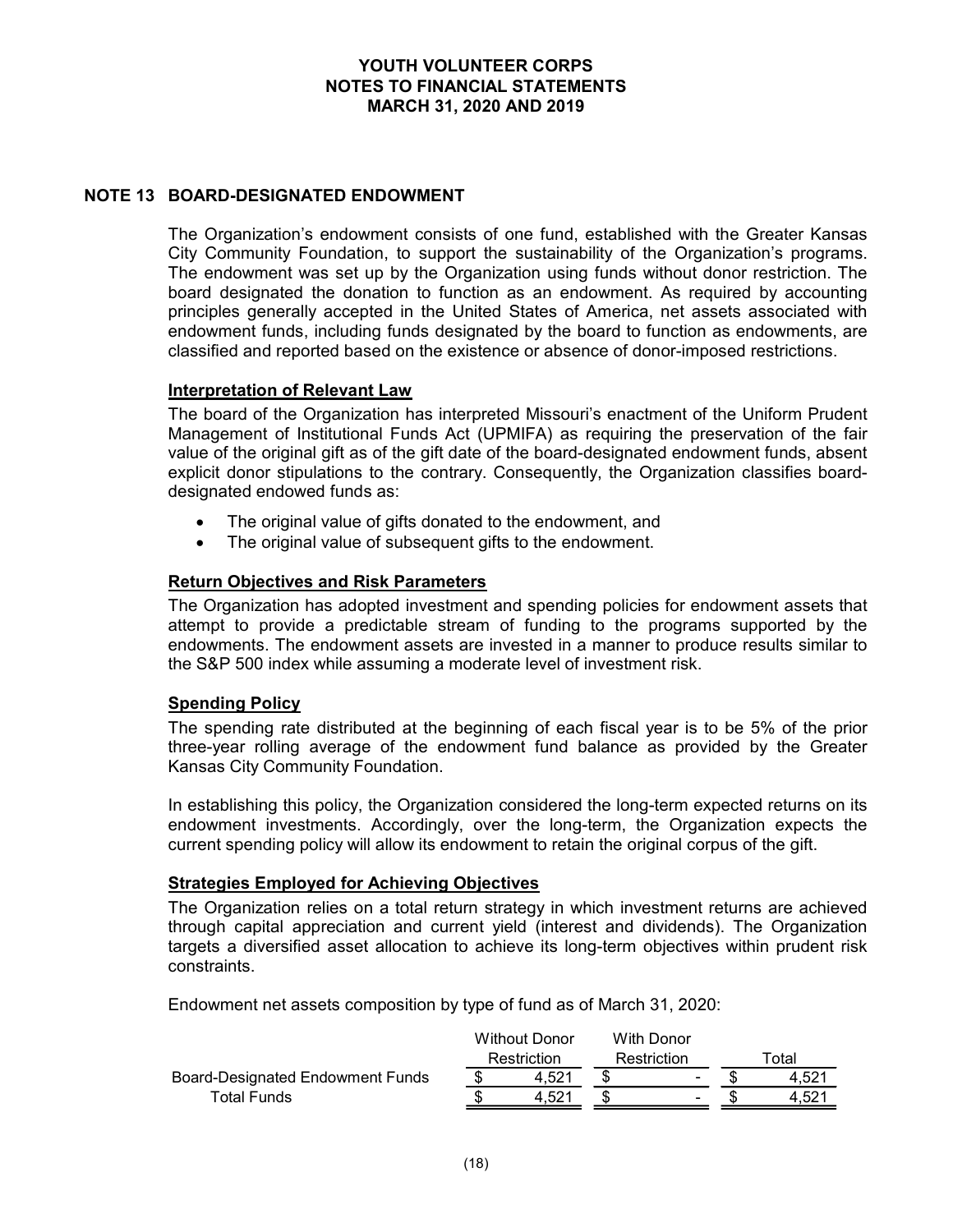# NOTE 13 BOARD-DESIGNATED ENDOWMENT (CONTINUED)

### Strategies Employed for Achieving Objectives (Continued)

| Changes in endowment net assets for the fiscal year ended March 31, 2020:<br><b>Without Donor</b><br><b>With Donor</b> | Total<br>Restriction<br>Restriction<br>$\boldsymbol{\mathsf{s}}$<br>$\boldsymbol{\mathsf{s}}$<br>Net Assets - Beginning of Year<br>\$ |                                                                                                                  | YOUTH VOLUNTEER CORPS<br><b>NOTES TO FINANCIAL STATEMENTS</b><br>MARCH 31, 2020 AND 2019 |       |  |       |
|------------------------------------------------------------------------------------------------------------------------|---------------------------------------------------------------------------------------------------------------------------------------|------------------------------------------------------------------------------------------------------------------|------------------------------------------------------------------------------------------|-------|--|-------|
|                                                                                                                        |                                                                                                                                       |                                                                                                                  |                                                                                          |       |  |       |
|                                                                                                                        |                                                                                                                                       | <b>BOARD-DESIGNATED ENDOWMENT (CONTINUED)</b><br><b>Strategies Employed for Achieving Objectives (Continued)</b> |                                                                                          |       |  |       |
| (479)<br><b>Investment Loss</b><br>(479)                                                                               |                                                                                                                                       | Contributions                                                                                                    |                                                                                          | 5,000 |  | 5,000 |

# NOTE 14 ECONOMIC RISKS

The Organization invests in investment securities. Investment securities are exposed to various risks such as interest rate, market, and credit risks. Due to the level of risk associated with certain investment securities, it is at least reasonably possible that changes in values of investment securities will occur in the near term and that such change could materially affect the amounts reported in the Organization's financial statements.

#### NOTE 15 CONCENTRATION OF REVENUE RISK

For the year ended March 31, 2020, two donors contributed approximately 65% of total contribution revenue. For the year ended March 31, 2019, three donors contributed approximately 71% of total contribution revenue.

# NOTE 16 SUBSEQUENT EVENTS

Management has evaluated subsequent events through August 24, 2020, the date which the financial statements were available for issue.

The COVID-19 pandemic is having significant effects on global markets, supply chains, businesses, and communities. COVID-19 may impact various parts of the Organization's 2021 operations and financial results. The Organization was awarded a Payroll Protection Program promissory note totaling \$118,600 in April 2020 due two years from the loan origination. Management believes they have taken the appropriate steps to combat these economic impacts of COVID-19, however, the full impact of COVID-19 is unknown and cannot be reasonably estimated as these events occurred subsequent to year-end and are still developing.